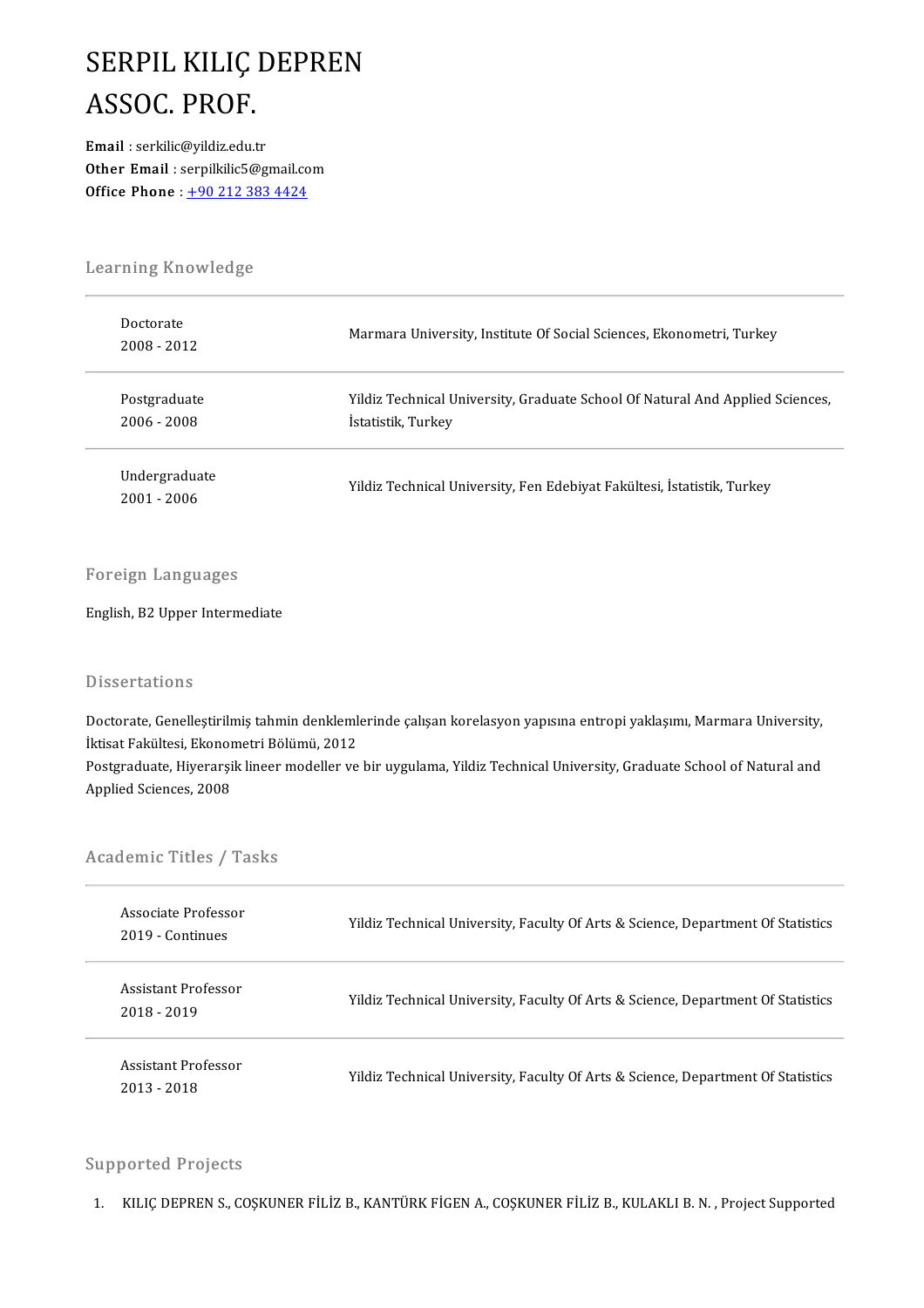by Higher Education Institutions, Katalitik Faktörlerin Boyar Madde Giderimi Üzerine Etkisinin Deneysel Tasarımda<br>İstatistiksel Yöntemler ile İnselenmesi, 2019, 2020 **İstatistiksel Yöntemin Institutions, Katalitik Faktörler**<br>İstatistiksel Yöntemler ile İncelenmesi, 2018 - 2020<br>KANTÜRK FİCEN A. KU IC DERREN S. COSKUNER E by Higher Education Institutions, Katalitik Faktörlerin Boyar Madde Giderimi Üzerine Etkisinin Deneysel Tasarımı<br>1991 İstatistiksel Yöntemler ile İncelenmesi, 2018 - 2020<br>2. KANTÜRK FİGEN A., KILIÇ DEPREN S., COŞKUNER FİLİ

- İstatistiksel Yöntemler ile İncelenmesi, 2018 2020<br>KANTÜRK FİGEN A., KILIÇ DEPREN S., COŞKUNER FİLİZ B., KESKİN E., COŞKUNER FİLİZ B., Project Supported by<br>Higher Education Institutions, Amonyum Boran Kompozit Pelletleri 2. KANTÜRK FIGEN A., KILIC DEPREN S., COSKUNER FILIZ B., KESKIN E., COSKUNER FILIZ B., Project Supported by 3. Higher Education Institutions, Amonyum Boran Kompozit Pelletlerin Hazırlanması ve Hidrojen Enerji Sist<br>3. ELALMIŞ Y., KARAKUZU B., YÜCEL S., KILIÇ DEPREN S., AYDIN İ., Project Supported by Higher Education<br>3. ELALMIŞ Y.
- Institutions, Üretilen Alüminyum Katkılı Biyoaktif Camların İlavesi ile Hazırlanan Rezin Bazlı Dental Kompozitlerin<br>Biyoaktivite, İyon Salımı ve Mekanik Özelliklerinin İncelenmesi, 2016 2017 ELALMIŞ Y., KARAKUZU B., YÜCEL S., KILIÇ DEPREN S., AYDIN İ., Project Sup<br>Institutions, Üretilen Alüminyum Katkılı Biyoaktif Camların İlavesi ile Hazırla<br>Biyoaktivite, İyon Salımı ve Mekanik Özelliklerinin İncelenmesi, 201

#### Awards

- 1. KILIÇ DEPREN S., Yıldız Teknik Üniversitesi Bilimsel Yayın Teşvik Belgesi, Yıldız Teknik Üniversitesi, January 2014<br>2. KILIC DEPREN S.. TÜBİTAK Bilimsel Yavınlar Tesvik Ödülü. TÜBİTAK. November 2013 2. KILIÇ DEPREN S., Yıldız Teknik Üniversitesi Bilimsel Yayın Teşvik Belgesi, Yıldız Teknik<br>2. KILIÇ DEPREN S., TÜBİTAK Bilimsel Yayınlar Teşvik Ödülü, TÜBİTAK, November 2013<br>2. KU IÇ DEPREN S., TÜBİTAK Bilimsel Yayınlar T 3. KILIÇ DEPREN S., Yıldız Teknik Üniversitesi Bilimsel Yayın Teşvik Belgesi, Yıldız Teknil<br>2. KILIÇ DEPREN S., TÜBİTAK Bilimsel Yayınlar Teşvik Ödülü, TÜBİTAK, November 2013<br>3. KILIÇ DEPREN S., TÜBİTAK Bilimsel Yayınlar T
- 
- 
- 3. KILIÇ DEPREN S., TÜBİTAK Bilimsel Yayınlar Teşvik Ödülü, TÜBİTAK, February 2010<br>4. KILIÇ DEPREN S., Yıldız Teknik Üniversitesi Bilimsel Yayın Teşvik Belgesi, Yıldız Teknik Üniversitesi, January 2010
- 3. KILIÇ DEPREN S., TÜBİTAK Bilimsel Yayınlar Teşvik Ödülü, TÜBİTAK, February 2010<br>4. KILIÇ DEPREN S., Yıldız Teknik Üniversitesi Bilimsel Yayın Teşvik Belgesi, Yıldız Teknik Üniversitesi, January 2010<br>5. KILIÇ DEPREN S., KILIÇ DEPREN S., Yıldız Teknik Üniversitesi Bilimsel Yayın Teşvik Belgesi, Yıldız Teknik Ünive<br>KILIÇ DEPREN S., Yıldız Teknik Üniversitesi, Fen-Edebiyat Fakültesi, İstatistik Bölümü, 2005-<br>yılı, Bahar yarıyılı, "Fakülte İk yılı, Bahar yarıyılı, "Fakülte İkincisi", "Bölüm Birincisi", Yıldız Teknik Üniversitesi, June 2006<br>Scholarships

Yurtiçi Yüksek Lisans Bursu, TUBITAK, 2006 - 2008

#### **Jury Memberships**

Post Graduate, Post Graduate, İstanbul Ticaret Üniversitesi, July, 2020 Jury Trembersmps<br>Post Graduate, Post Graduate, İstanbul Ticaret Üniversitesi, July, 2020<br>Doctoral Examination, Doctoral Examination, İstanbul Ticaret Üniversitesi, July, 2020<br>Post Craduate, Post Craduate, İstanbul Ticaret Post Graduate, Post Graduate, İstanbul Ticaret Üniversitesi, July, 2020<br>Doctoral Examination, Doctoral Examination, İstanbul Ticaret Üniversit<br>Post Graduate, Post Graduate, İstanbul Ticaret Üniversitesi, July, 2020<br>Doctora Post Graduate, Post Graduate, İstanbul Ticaret Üniversitesi, July, 2020<br>Doctorate, Doctorate, İstanbul Ticaret Üniversitesi, July, 2020 Post Graduate, Post Graduate, İstanbul Ticaret Üniversitesi, July, 2020<br>Doctorate, Doctorate, İstanbul Ticaret Üniversitesi, July, 2020<br>PhD Thesis Monitoring Committee Member, PhD Thesis Monitoring Committee Member, Yıldız Docto<br>PhD T<br>2020 Designed Lessons

Designed Lessons<br>Kılıç Depren S., Introduction to Actuary, Undergraduate, 2018 - 2019<br>Kılıç Depren S. Secial Netwerk Apelysis Restareduate, 2017 - 2019 Beorgned Eessons<br>Kılıç Depren S., Introduction to Actuary, Undergraduate, 2018 - 2019<br>Kılıç Depren S., Social Network Analysis, Postgraduate, 2017 - 2018<br>Kılıç Depren S. Longitudinel Data Analysis, Dostgraduate, 2016 - 201 Kılıç Depren S., Introduction to Actuary, Undergraduate, 2018 - 201<br>Kılıç Depren S., Social Network Analysis, Postgraduate, 2017 - 2018<br>Kılıç Depren S., Longitudinal Data Analysis, Doctorate, 2016 - 2017

# Kılıç Depren S., Longitudinal Data Analysis, Doctorate, 2016 - 2017<br>Articles Published in Journals That Entered SCI, SSCI and AHCI Indexes

Inticles Published in Journals That Entered SCI, SSCI and AHCI Indexes<br>1. Impact of Renewable and Fossil Fuel Energy on Environmental Degradation: Evidence from USA by<br>Nonlinear Annreaches Impact of Renewable a<br>Impact of Renewable a<br>Nonlinear Approaches Impact of Renewable and Fossil Fuel Energ<br>Nonlinear Approaches<br>Kartal M. T. , Kılıç Depren S., Ayhan F., Depren Ö.<br>INTERNATIONAL JOUPNAL OF SUSTAINARLE DE

Nonlinear Approaches<br>Kartal M. T. , Kılıç Depren S., Ayhan F., Depren Ö.<br>INTERNATIONAL JOURNAL OF SUSTAINABLE DEVELOPMENT AND WORLD ECOLOGY, vol.0, pp.1-19, 2022<br>(Journal Indoved in SCLEvnanded) Kartal M. T. , Kılıç Depren S., Ayhan<br>INTERNATIONAL JOURNAL OF SUST<br>(Journal Indexed in SCI Expanded)<br>The role of data frequency and 2. INTERNATIONAL JOURNAL OF SUSTAINABLE DEVELOPMENT AND WORLD ECOLOGY, vol.0, pp.1-19, 2022<br>(Journal Indexed in SCI Expanded)<br>2. The role of data frequency and method selection in electricity price estimation: Comparative<br>

(Journal Indexed in SCI Expanded)<br>The role of data frequency and method selection in electricity price estimation: Comparative<br>evidence from Turkey in pre-pandemic and pandemic periods Kılıç Depren S., Kartal M. T., Ertuğrul H. M., Depren Ö.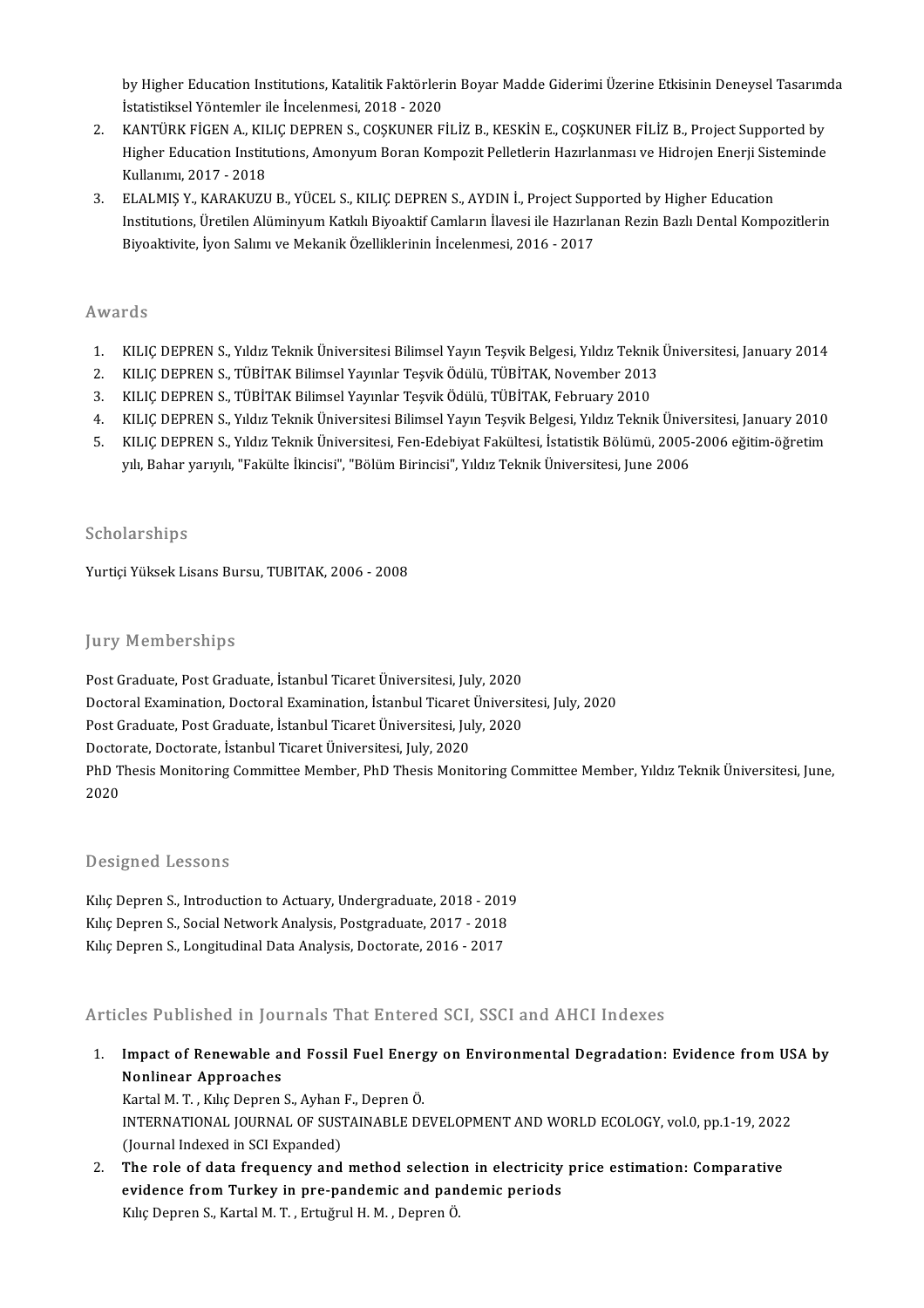RENEWABLE ENERGY, vol.186, pp.217-225, 2022 (Journal Indexed in SCI Expanded)<br>Changes of gald prises in COVID 19 nondemis: Daily syidenes from Turkey'

- RENEWABLE ENERGY, vol.186, pp.217-225, 2022 (Journal Indexed in SCI Expanded)<br>3. Changes of gold prices in COVID-19 pandemic: Daily evidence from Turkey's monetary policy RENEWABLE ENERGY, vol.186, pp.217-225<br>Changes of gold prices in COVID-19 p;<br>measures with selected determinants Changes of gold prices in COVID-1<br>measures with selected determina<br>Depren O., Kartal M. T. , Kılıç Depren S.<br>TECUNOLOCICAL FORECASTING AND 1 measures with selected determinants<br>Depren O., Kartal M. T. , Kılıç Depren S.<br>TECHNOLOGICAL FORECASTING AND SOCIAL CHANGE, vol.170, 2021 (Journal Indexed in SSCI)
- 4. Investigation of alumina doped 45S5 glass as a bioactive filler for experimental dental composites Elalmış Y., Karakuzu Ikizler B., Kılıç Depren S., Yücel S., Aydın İ.
- INTERNATIONAL JOURNAL OF APPLIED GLASS SCIENCE, vol.12, no.3, pp.313-327, 2021 (Journal Indexed in SCI) Elalmış Y., Karakuzu Ikizler B., Kılıç Depren S., Yücel S., Aydın İ.<br>195. NTERNATIONAL JOURNAL OF APPLIED GLASS SCIENCE, vol.12, no.3, pp.313-327, 2021 (Journal Indexed in S.<br>5. Recent innovation in benchmark rates (BMR): INTERNATIONAL JOURNAL OF APPLIED GLASS SCIENCE, vol.12, no.3, pp.313-3<br>Recent innovation in benchmark rates (BMR): evidence from influen<br>Overnight Reference Interest Rate with machine learning algorithms<br>Denren O. Kertal M Recent innovation in benchmark r<br>Overnight Reference Interest Rate<br>Depren O., Kartal M.T. , Kılıç Depren S.<br>EINANCIAL INNOVATION vol 7 no 1 2 Overnight Reference Interest Rate with machine learning algorithms<br>Depren O., Kartal M. T. , Kılıç Depren S.<br>FINANCIAL INNOVATION, vol.7, no.1, 2021 (Journal Indexed in SSCI)

1. Depren O., Kartal M. T. , Kılıç Depren S.<br>6. Cross-Cultural Comparisons of the Factors Influencing the High Reading Achievement in Turkey and<br>6. Cross-Cultural Comparisons of the Factors Influencing the High Reading Ach FINANCIAL INNOVATION, vol.7, no.1,<br>Cross-Cultural Comparisons of th<br>China: Evidence from PISA 2018 **Cross-Cultural Compar<br>China: Evidence from F<br>Kılıç Depren S., Depren Ö.**<br>ASIA BACIEIC EDUCATION China: Evidence from PISA 2018<br>Kılıç Depren S., Depren Ö.<br>ASIA-PACIFIC EDUCATION RESEARCHER, 2021 (Journal Indexed in SSCI)

- Kılıç Depren S., Depren Ö.<br>ASIA-PACIFIC EDUCATION RESEARCHER, 2021 (Journal Indexed in SSCI)<br>7. Inference of stress-strength reliability for two-parameter of exponentiated Gumbel distribution<br>based on lower reserd volue ASIA-PACIFIC EDUCATION RESEAR<br>Inference of stress-strength re<br>based on lower record values Inference of stress-strength rel<br>based on lower record values<br>Fayyazishishavan E., Kılıç Depren S.<br>PLOS ONE val 16 no 4,2921 (Journ based on lower record values<br>Fayyazishishavan E., Kılıç Depren S.<br>PLOS ONE, vol.16, no.4, 2021 (Journal Indexed in SCI)<br>Nane gesting presedure for satelytis sebelt evis 8. Fayyazishishavan E., Kılıç Depren S.<br>PLOS ONE, vol.16, no.4, 2021 (Journal Indexed in SCI)<br>8. Nano-casting procedure for catalytic cobalt oxide bead preparation from calcium-alginate capsules:<br>Activity in ammonia borane
- PLOS ONE, vol.16, no.4, 2021 (Journal Indexed in SCI)<br>Nano-casting procedure for catalytic cobalt oxid<br>Activity in ammonia borane hydrolysis reaction<br>Kinsiz P. N., Coskuper Filiz P., Kyks Depren S., Kantürk Nano-casting procedure for catalytic cobalt oxide bead<br>Activity in ammonia borane hydrolysis reaction<br>Kinsiz B.N., Coşkuner Filiz B., Kılıç Depren S., Kantürk Figen A.<br>Annlied Materials Teday, vol 22, 2021 (Journal Indoved Activity in ammonia borane hydrolysis reaction<br>Kinsiz B. N. , Coşkuner Filiz B., Kılıç Depren S., Kantürk Figen A.<br>Applied Materials Today, vol.22, 2021 (Journal Indexed in SCI)<br>How Main Stock Exchange Indices Beast to Cov
- Kinsiz B. N. , Coşkuner Filiz B., Kılıç Depren S., Kantürk Figen A.<br>Applied Materials Today, vol.22, 2021 (Journal Indexed in SCI)<br>9. How Main Stock Exchange Indices React to Covid-19 Pandemic: Daily Evidence from East Applied Materials Today, vol.22, 2021 (Journal Indexed in SCI)<br>How Main Stock Exchange Indices React to Covid-19 Par<br>Countries<br>Kartal M. T. , Kilic Depren S., Depren Ö. How Main Stock Exchange Indices<br>Countries<br>Kartal M. T. , Kılıç Depren S., Depren Ö.<br>CLOPAL ECONOMIC PEVIEW 2020 (Jo

GLOBAL ECONOMIC REVIEW, 2020 (Journal Indexed in SSCI)

Kartal M. T. , Kılıç Depren S., Depren Ö.<br>GLOBAL ECONOMIC REVIEW, 2020 (Journal Indexed in SSCI)<br>10. Reusable hybrid foam catalyst for hydrolytic dehydrogenation of amine adducts of borane: Porous<br>PVA Immobilized Co. B GLOBAL ECONOMIC REVIEW, 2020 (Journal<br>Reusable hybrid foam catalyst for hydr<br>PVA-Immobilized Co–Ru nanoparticles<br>Cenis D. Cosluner Filiz P. Kike Denren S. K. Reusable hybrid foam catalyst for hydrolytic dehydr<br>PVA-Immobilized Co–Ru nanoparticles<br>Geniş D., Coşkuner Filiz B., Kılıç Depren S., Kantürk Figen A.<br>Miaroporove and Mesoporove Meterials vol 205–2020 (Jo) PVA-Immobilized Co–Ru nanoparticles<br>Geniş D., Coşkuner Filiz B., Kılıç Depren S., Kantürk Figen A.<br>Microporous and Mesoporous Materials, vol.305, 2020 (Journal Indexed in SCI)<br>Predistion on the volume ofnon norformingleans

6eniş D., Coşkuner Filiz B., Kılıç Depren S., Kantürk Figen A.<br>Microporous and Mesoporous Materials, vol.305, 2020 (Journal Indexed in SCI)<br>11. Prediction on the volume ofnon-performingloans in Turkey using multivariate ad Microporous and M<br><mark>Prediction on the</mark><br>splines approach<br><sup>Kilis</sup> Penren S. Kart Prediction on the volum<br>splines approach<br>Kılıç Depren S., Kartal M. T.<br>INTERNATIONAL JOUPNAL

splines approach<br>Kılıç Depren S., Kartal M. T.<br>INTERNATIONAL JOURNAL OF FINANCE & ECONOMICS, 2020 (Journal Indexed in SSCI)

## Kılıç Depren S., Kartal M. T.<br>12. Ultra-layered sheet Cu–Co nanoparticles for optimized application in catalytic reduction of organic<br>12. Ultra-layered sheet Cu–Co nanoparticles for optimized application in catalytic reduc INTE<br>Ultr:<br>dye Ultra-layered sheet Cu–Co nanoparticles for optimized a<br>dye<br>Kılıç Depren S., Coşkuner Filiz B., Kulaklı B. N. , Kantürk Figen A.<br>Materials Characterization val 160, 2020 (Journal Indoved in Sc

dye<br>Kılıç Depren S., Coşkuner Filiz B., Kulaklı B. N. , Kantürk Figen A.<br>Materials Characterization, vol.160, 2020 (Journal Indexed in SCI)

Kılıç Depren S., Coşkuner Filiz B., Kulaklı B. N. , Kantürk Figen A.<br>Materials Characterization, vol.160, 2020 (Journal Indexed in SCI)<br>13. DETERMINATION OF THE FACTORS AFFECTING STUDENTS' SCIENCE ACHIEVEMENT LEVEL IN<br>TURK Materials Characterization, vol.160, 2020 (Journal Indexed in SCI)<br>DETERMINATION OF THE FACTORS AFFECTING STUDENTS' SCIENCE ACHIEVEMENT LEVE!<br>TURKEY AND SINGAPORE: AN APPLICATION OF QUANTILE REGRESSION MIXTURE MODEL<br>Kike D **DETERMINAT<br>TURKEY AND<br>Kılıç Depren S.<br>JOUPNAL OF P.** TURKEY AND SINGAPORE: AN APPLICATION OF QUANTILE REGRESSION MIXTURE MODEL Kilic Depren S.

JOURNAL OF BALTIC SCIENCE EDUCATION, vol.19, no.2, pp.247-260, 2020 (Journal Indexed in SSCI)

14. Recommendations for ammonia borane composite pellets as a hydrogen storage medium<br>Keskin E., Filiz B., Depren S., Figen A. Recommendations for ammonia borane composite pellets as a hydrogen storage medium<br>Keskin E., Filiz B., Depren S., Figen A.<br>INTERNATIONAL JOURNAL OF HYDROGEN ENERGY, vol.43, no.45, pp.20354-20371, 2018 (Journal Indexed in S

Keskin E., Filiz B., Depren S., Figen A.<br>15. PREDICTION OF STUDENTS' SCIENCE ACHIEVEMENT: AN APPLICATION OF MULTIVARIATE ADAPTIVE<br>15. PREDICTION OF STUDENTS' SCIENCE ACHIEVEMENT: AN APPLICATION OF MULTIVARIATE ADAPTIVE INTERNATIONAL JOURNAL OF HYDROGEN ENERGY, v<br>PREDICTION OF STUDENTS' SCIENCE ACHIEVEM<br>REGRESSION SPLINES AND REGRESSION TREES<br>VILIC DEPREN S 15. PREDICTION OF STUDENTS' SCIENCE ACHIEVEMENT: AN APPLICATION OF MULTIVARIATE ADAPTIVE REGRESSION SPLINES AND REGRESSION TREES<br>KILIÇ DEPREN S.

JOURNAL OF BALTIC SCIENCE EDUCATION, vol.17, no.5, pp.887-903, 2018 (Journal Indexed in SSCI)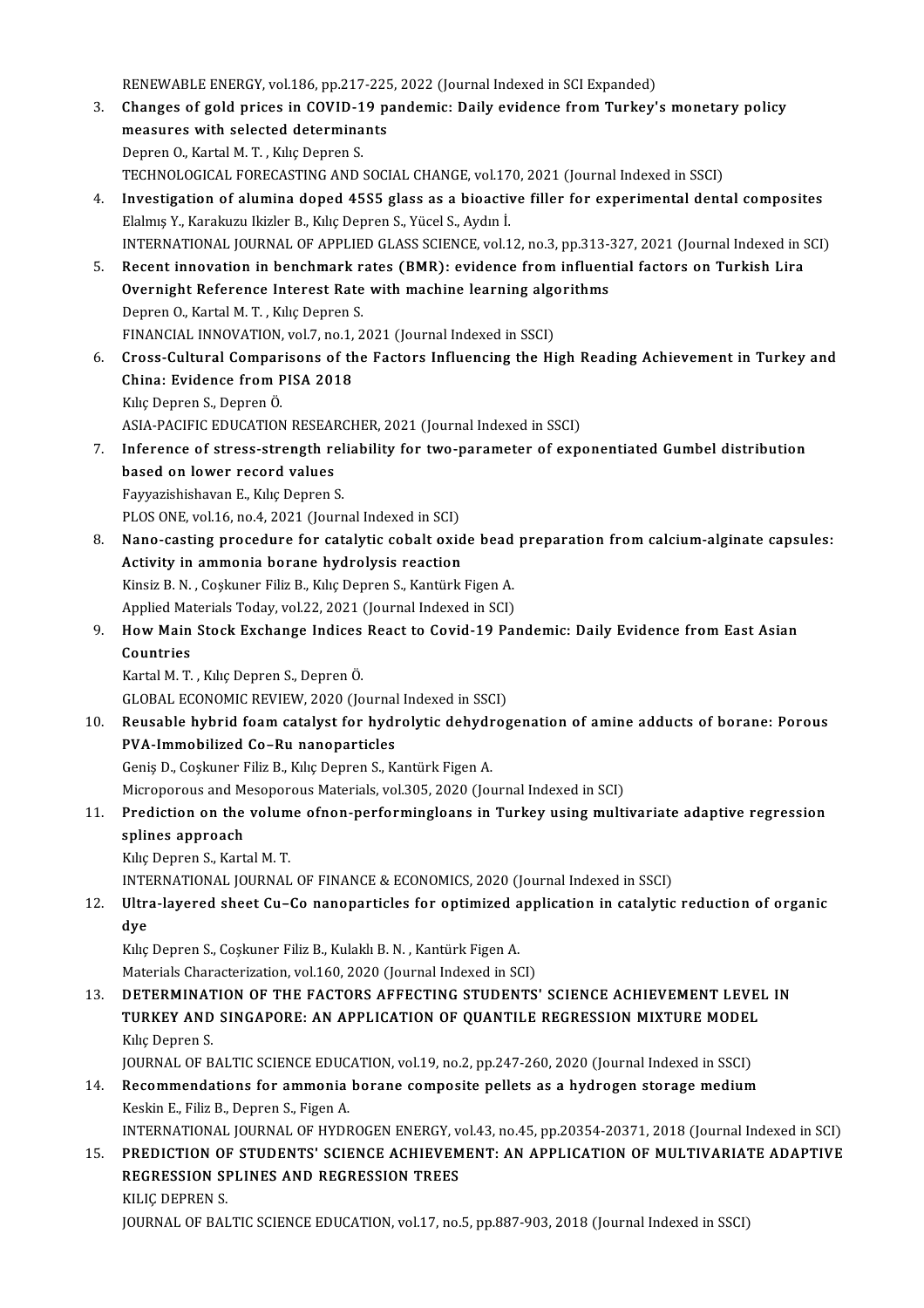16. Identifying the Classification Performances of Educational Data Mining Methods: A Case Study for<br>TIMSS Identif<br>TIMSS<br><sup>KILIC</sup> P **Identifying the Classification Pe<br>TIMSS<br>KILIÇ DEPREN S., Askin O. E. , ÖZ E.<br>EDUCATIONAL SCIENCES THEODY** TIMSS<br>KILIÇ DEPREN S., Askin O. E. , ÖZ E.<br>EDUCATIONAL SCIENCES-THEORY & PRACTICE, vol.17, no.5, pp.1605-1623, 2017 (Journal Indexed in SSCI)<br>Companison of Leopning Strategies for Methematics Ashievement in Tunkey with Fig

- KILIÇ DEPREN S., Askin O. E. , ÖZ E.<br>EDUCATIONAL SCIENCES-THEORY & PRACTICE, vol.17, no.5, pp.1605-1623, 2017 (Journal Indexed in SSCI)<br>17. Comparison of Learning Strategies for Mathematics Achievement in Turkey with Eight EDUCATIONAL SCIENCES<br>Comparison of Learnii<br>KILIC S., Cene E., Demir İ.<br>KURAM VE UVCULAMAD Comparison of Learning Strategies for Mathematics Achievement in Turkey with Eight Countri<br>KILIC S., Cene E., Demir İ.<br>KURAM VE UYGULAMADA EGITIM BILIMLERI, vol.12, no.4, pp.2594-2598, 2012 (Journal Indexed in SSCI)<br>USINC
	-
- KILIC S., Cene E., Demir İ.<br>18. USING PISA 2003, EXAMINING THE FACTORS AFFECTING STUDENTS' MATHEMATICS ACHIEVEMENT<br>18. USING PISA 2003, EXAMINING THE FACTORS AFFECTING STUDENTS' MATHEMATICS ACHIEVEMENT KURAM VE UYGULAMADA EGITIM BILIMLERI, vol.12, no.4, pp.2594-2598, 2012 (Journal Indexed in SSCI)<br>USING PISA 2003, EXAMINING THE FACTORS AFFECTING STUDENTS' MATHEMATICS ACHIEVE<br>Demir İ., Kılıç S. USING PISA 2003, EXAMINING THE FACTORS AFFECTING STUDENTS' MATHEMATICS ACHIEVEMI<br>Demir İ., Kılıç S.<br>HACETTEPE UNIVERSITESI EGITIM FAKULTESI DERGISI-HACETTEPE UNIVERSITY JOURNAL OF EDUCATION,<br>nn 44 E4 2010 (Journal Indoved

HACETTEPE UNIVERSITESI EGITIM FAKULTESI DERGISI-HACETTEPE UNIVERSITY JOURNAL OF EDUCATION,<br>pp.44-54, 2010 (Journal Indexed in SSCI)

#### Articles Published in Other Journals

- Inticles Published in Other Journals<br>1. How economic freedom affect the ease of doing business? Cross-country quantile regression<br>miyture approach mes a dononed an<br>How economic free<br>Mike Denren S. Denre
	- mixture approach<br>Kılıç Depren S., Depren Ö.

mixture approach<br>Kılıç Depren S., Depren Ö.<br>SIGMA JOURNAL OF ENGINEERING AND NATURAL SCIENCES-SIGMA MUHENDISLIK VE FEN BILIMLERI DERGISI,<br>VRL39 no 5 np.434.443.3931 (Jaunnal Indoved in ESCI) Kılıç Depren S., Depren Ö.<br>SIGMA JOURNAL OF ENGINEERING AND NATURAL SCIEN<br>vol.39, no.5, pp.434-442, 2021 (Journal Indexed in ESCI)<br>The Bole of Esenomis Exeedom in Internreting Co SIGMA JOURNAL OF ENGINEERING AND NATURAL SCIENCES-SIGMA MUHENDIS<br>vol.39, no.5, pp.434-442, 2021 (Journal Indexed in ESCI)<br>2. The Role of Economic Freedom in Interpreting Corruption Perception<br>Vangu C. Kike Denrop S.

Vol.39, no.5, pp.434-442,<br>The Role of Economic<br>Yangın G., Kılıç Depren S.<br>INTERNATIONAL AND M The Role of Economic Freedom in Interpreting Corruption Perception<br>Yangın G., Kılıç Depren S.<br>INTERNATIONAL AND MULTIDISCIPLINARY JOURNAL OF SOCIAL SCIENCES-RIMCIS, vol.10, no.3, pp.40-63, 2021<br>(Jaurnal Indoved in ESCI) Yangın G., Kılıç Depren S.<br>INTERNATIONAL AND MU<br>(Journal Indexed in ESCI)<br>Housing prises in omer

- 3. INTERNATIONAL AND MULTIDISCIPLINARY JOURNAL OF SOCIAL SCIENCES-RIMCIS, vol.1<br>3. Housing prices in emerging countries during COVID-19: evidence from Turkey<br>3. Housing prices in emerging countries during COVID-19: evidenc (Journal Indexed in ESCI)<br>3. Housing prices in emerging countries during COVID-19: evidence from Turkey<br>Kartal M.T., Kılıç Depren S., Depren Ö. Housing prices in emerging countries during COVID-19: evidence from Turkey<br>Kartal M. T. , Kılıç Depren S., Depren Ö.<br>INTERNATIONAL JOURNAL OF HOUSING MARKETS AND ANALYSIS, 2021 (Journal Indexed in ESCI)<br>Türkiye'de Cari Asv
- 4. Türkiye'de Cari Açığı Etkileyen Faktörlerin Belirlenmesine Yönelik İstatistiksel Bir Araştırma INTERNATION.<br><mark>Türkiye'de Ca</mark><br>Kılıç Depren S.<br>İstanbul Celisir Türkiye'de Cari Açığı Etkileyen Faktörlerin Belirlenmesine Yönelik İstatistiksel Bir Araştırma<br>Kılıç Depren S.<br>İstanbul Gelişim Üniversitesi Sosyal Bilimler Dergisi, vol.8, no.2, pp.426-444, 2021 (National Refreed Universi

Kılıç Dep<br>İstanbul<br>Journal)<br>De Men 5. Istanbul Gelişim Üniversitesi Sosyal Bilimler Dergisi, vol.8, no.2, pp.426-444, 2021 (National Refreed Univer<br>5. Do Monetary Policy Measures Affect Foreign Exchange Rates during the COVID-19 Pandemic?<br>5. Do Monetary Pol

## Journal)<br>5. Do Monetary Policy Measures Affect Foreign Exchange Rates during the COVID-19 Pandemic?<br>5. Evidence from Turkey Evidence from Turkey<br>Kartal M. T. , Depren Ö., Kılıç Depren S.<br>Journal of BRSA Banking and Financial Markets, vol.15, no.2, pp.175-202, 2021 (Other Refereed National Journals)<br>MACROECONOMIC DETERMINANTS OF INTEREST RATES I

Kartal M.T., Depren Ö., Kılıç Depren S.

Kartal M. T. , Depren Ö., Kılıç Depren S.<br>Journal of BRSA Banking and Financial Markets, vol.15, no.2, pp.175-202, 2021 (Other Refereed National Jo<br>6. MACROECONOMIC DETERMINANTS OF INTEREST RATES IN BRICST, MINT, AND F Journal of BRSA Banking and Financial Markets, vol.15, no.2, pp.175-202, .<br>MACROECONOMIC DETERMINANTS OF INTEREST RATES IN BRICS<br>COUNTRIES: EVIDENCE FROM QUANTILE REGRESSION ANALYSIS<br>Donron Ö. Kartal M.T., Kike Donron S MACROECONOMIC DETERMINANT<mark>:</mark><br>COUNTRIES: EVIDENCE FROM QUA<br>Depren Ö., Kartal M. T. , Kılıç Depren S.<br>STUDIES IN PUSINESS AND ECONOMIC COUNTRIES: EVIDENCE FROM QUANTILE REGRESSION ANALYSIS<br>Depren Ö., Kartal M. T. , Kılıç Depren S.<br>STUDIES IN BUSINESS AND ECONOMICS, vol.16, no.1, pp.51-67, 2021 (Journal Indexed in ESCI)<br>The Belationship between Mebility an

Depren Ö., Kartal M. T. , Kılıç Depren S.<br>STUDIES IN BUSINESS AND ECONOMICS, vol.16, no.1, pp.51-67, 2021 (Journal Indexed in ESCI)<br>7. The Relationship between Mobility and COVID-19 Pandemic: Daily Evidence from an Emer STUDIES IN BUSINESS AND ECONO<br>The Relationship between Mol<br>Country by Causality Analysis<br>Kartal M. T. Danren Ö. Kike Danre The Relationship between Mobility<br>Country by Causality Analysis<br>Kartal M. T. , Depren Ö., Kılıç Depren S.<br>Transportation Besearsh Interdisciplin

Kartal M. T., Depren Ö., Kılıç Depren S.

Country by Causality Analysis<br>Kartal M. T. , Depren Ö., Kılıç Depren S.<br>Transportation Research Interdisciplinary Perspectives, vol.10, pp.1-10, 2021 (Refereed Journals of Other<br>Institutions) Transportation Research Interdisciplinary Perspectives, vol.10, pp.1-10, 2021 (Refereed Journals of Other<br>Institutions)<br>8. New manufacturing methodology for boron-based rods for remedial treatments of wood: solubilities<br>an

Institutions)<br>New manufacturing methodology for boron-based rod<br>and some physical and thermal properties of the rods<br>Ardin S. TEDZLE, Kartal S.N., Diskin s. Donron S.K., Eigen A New manufacturing methodology for boron-based rods fo<br>and some physical and thermal properties of the rods<br>Aydin S., TERZİ E., Kartal S. N. , PİŞKİN S., Depren S. K. , Figen A. K.<br>SN APPLIED SCIENCES .val 3, no.11, 2020 (J and some physical and thermal properties of the rods<br>Aydin S., TERZİ E., Kartal S. N. , PİŞKİN S., Depren S. K. , Figen A. K.<br>SN APPLIED SCIENCES, vol.2, no.11, 2020 (Journal Indexed in ESCI)

9. Aydin S., TERZİ E., Kartal S. N. , PİŞKİN S., Depren S. K. , Figen A. K.<br>19. Determination of Influential Factors on Non-Performing Loans: Evidence from Turkey<br>19. Determination of Influential Factors on Non-Performing SN APPLIED SCIENCES, vol.2, no.11, 20<br>Determination of Influential Facto<br>Kartal M. T. , Depren Ö., Kılıç Depren S.<br>International Journal of Monetary Essa Kartal M. T. , Depren Ö., Kılıç Depren S.<br>International Journal of Monetary Economics and Finance, vol.13, no.6, pp.569-584, 2020 (Refereed Journals of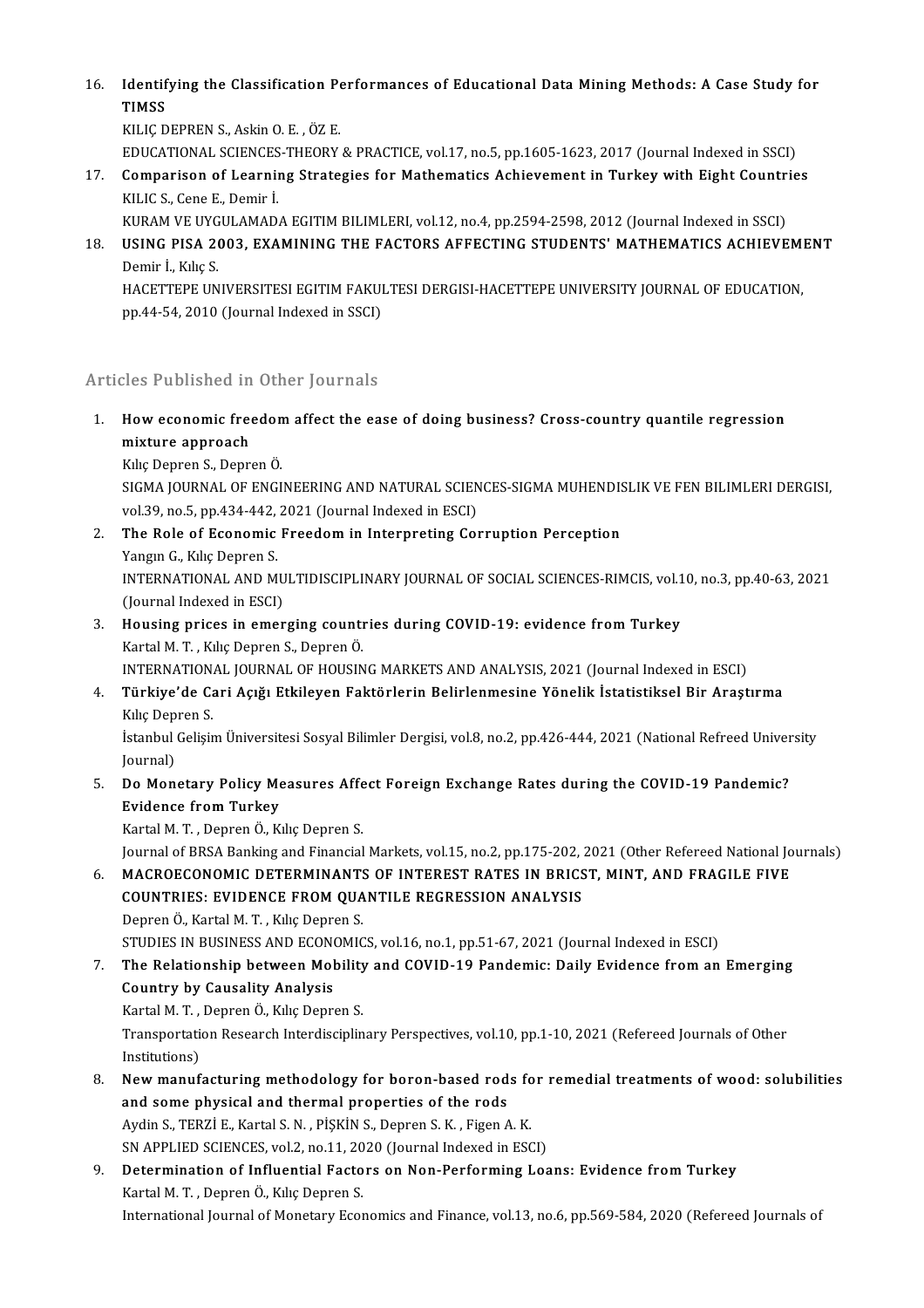Other Institutions)

0ther Institutions)<br>10. The Determinants of Main Stock Exchange Index Changes in Emerging Countries: Evidence from Other Institutions)<br>The Determinants of Main Stock Ex<br>Turkey in COVID-19 Pandemic Age<br>Kartal M.T., Denrer Ö. Kike Denren S Turkey in COVID-19 Pandemic Age<br>Kartal M.T., Depren Ö., Kılıç Depren S. Turkey in COVID-19 Pandemic Age<br>Kartal M. T. , Depren Ö., Kılıç Depren S.<br>Quantitative Finance and Economics, vol.4, no.4, pp.526-541, 2020 (Journal Indexed in ESCI)<br>The Effectiveness of Different Mashine Learning Algerith

#### Kartal M. T. , Depren Ö., Kılıç Depren S.<br>Quantitative Finance and Economics, vol.4, no.4, pp.526-541, 2020 (Journal Indexed in ESCI)<br>11. The Effectiveness of Different Machine Learning Algorithms on Basketball Players Quantitative Fir<br>The Effective<br>Performance<br>Kiko Denren S The Effective<br>Performance<br>Kılıç Depren S.<br>Spor ve Perfor Performance<br>Kılıç Depren S.<br>Spor ve Performans Araştırmaları Dergisi, vol.10, no.3, pp.256-269, 2019 (National Refreed University Journal)

## Kılıç Depren S.<br>Spor ve Performans Araştırmaları Dergisi, vol.10, no.3, pp.256-269, 2019 (National Refreed U<br>12. A Research upon Psychological Harassment (Mobbing) in Turkish Banking Sector<br>Kartal M.T. Deprep Ö. Kılış Depr Spor ve Performans Araştırmaları Der<sub>i</sub><br>A Research upon Psychological Ha<br>Kartal M. T. , Depren Ö., Kılıç Depren S.<br>Journal of Yasar University val 14 no b A Research upon Psychological Harassment (Mobbing) in Turkish Banking Sector<br>Kartal M. T. , Depren Ö., Kılıç Depren S.<br>Journal of Yaşar University, vol.14, no.54, pp.180-195, 2019 (National Refreed University Journal)<br>Dete

Kartal M. T. , Depren Ö., Kılıç Depren S.<br>Journal of Yaşar University, vol.14, no.54, pp.180-195, 2019 (National Refreed University Journal)<br>13. Determination of Countries' Position Using Better Life Index: Entropy Bas Journal of Yaşar University, vol.14, no.54, pp.180-195, 2019 (National Refreed University Journal)<br>Determination of Countries' Position Using Better Life Index: Entropy Based MultiMoo<br>Kilıç Depren S., Bağdatlı Kalkan S. Determination of Countries' Position Using Better Life Index: Entropy Based MultiMoora Approach<br>Kılıç Depren S., Bağdatlı Kalkan S.<br>Trakya Üniversitesi Sosyal Bilimler Dergisi, vol.20, no.2, pp.353-366, 2018 (National Refr

Trakya Üniversitesi Sosyal Bilimler Dergisi, vol.20, no.2, pp.353-366, 2018 (National Refreed University Journal)

14. The Network Analysis of the Domestic and International Air Transportation Structure of Turkey<br>Kilic Depren S., Gökalp Yavuz F. The Network Analysis of the Domestic and International Air Transportation Structure of Turkey<br>Kılıç Depren S., Gökalp Yavuz F.<br>Mugla Journal of Science and Technology, vol.4, no.2, pp.148-155, 2018 (National Refreed Univer

#### 15. Türk Bankacılık Sektöründe İç Denetçilerin Bağımsızlığı Üzerine Bir Araştırma Mugla Journal of Science and Technolo<br>**Türk Bankacılık Sektöründe İç Der**<br>Kartal M. T. , Depren Ö., Kılıç Depren S.<br>Finane Belitik*u*e Ekonomik Yonumlar F Finans Politik ve Ekonomik Yorumlar Dergisi, vol.642, pp.41-68, 2018 (Other Refereed National Journals)

#### 16. Borsalarda Oynaklık Üzerine Yayınlanmış Akademik Çalışmaların Bibliyometrik Analizi Depren Ö., Kartal M.T., Kılıç Depren S. Borsalarda Oynaklık Üzerine Yayınlanmış Akademik Çalışmaların Bibliyometrik Analizi<br>Depren Ö., Kartal M. T. , Kılıç Depren S.<br>Bankacılık ve Sermaye Piyasası Araştırmaları Dergisi, vol.2, no.6, pp.1-15, 2018 (Other Refereed

#### 17. Churn Propensity Model for Customers Who Made a Complaint in Retail Banking<br>Kilic Depren S. Bankacılık ve S<br>Churn Propel<br>Kılıç Depren S.<br>European Jour Churn Propensity Model for Customers Who Made a Complaint in Retail Banking<br>Kılıç Depren S.<br>European Journal of Business and Social Sciences, vol.6, no.11, pp.48-61, 2018 (Refereed Journals of Other<br>Institutions)

Kılıç Depren<br>European Jou<br>Institutions)<br>Türkiye'de European Journal of Business and Social Sciences, vol.6, no.11, pp.48-61, 2018 (Refereed Journals of Other<br>Institutions)<br>Pir Inseleme Boviz Kurlarını Etkileyen Makroekonomik Göstergelerin Belirlenmesi: MARS Yöntemi ile<br>Pir

## Institutions)<br><mark>Türkiye'de D</mark>e<br>Bir İnceleme<br>Kartal M.T. Kı Türkiye'de Döviz Kurlarını Etkiley<br>Bir İnceleme<br>Kartal M. T. , Kılıç Depren S., Depren Ö.<br>MANAS Sosual Arastumalar Darsisi ve

Bir İnceleme<br>Kartal M. T. , Kılıç Depren S., Depren Ö.<br>MANAS Sosyal Araştırmalar Dergisi, vol.7, no.1, pp.209-229, 2018 (Refereed Journals of Other Institutions)<br>Tüketisi Güyen Endeksine Göre Ülkelerin Kümelenmesi ve İnsan Kartal M. T. , Kılıç Depren S., Depren Ö.<br>MANAS Sosyal Araştırmalar Dergisi, vol.7, no.1, pp.209-229, 2018 (Refereed Journals of Other In<br>19. Tüketici Güven Endeksine Göre Ülkelerin Kümelenmesi ve İnsani Gelişme Endeks MANAS Sosyal Araşt<br><mark>Tüketici Güven En</mark><br>Değerlendirilmesi<br>Beğdatlı Kalkan S. Kı

# Tüketici Güven Endeksine Gör<br>Değerlendirilmesi<br>Bağdatlı Kalkan S., Kılıç Depren S.<br>BUSİNESS AND MANACEMENT SI

Bağdatlı Kalkan S., Kılıç Depren S.

Değerlendirilmesi<br>Bağdatlı Kalkan S., Kılıç Depren S.<br>BUSİNESS AND MANAGEMENT STUDİES: AN INTERNATİONAL JOURNAL, vol.5, no.4, pp.39-54, 2017 (Refereed<br>Journals of Other Institutions) BUSINESS AND MANAGEMENT STUDIES: AN INTERNATIONAL JOURNAL, vol.5, no.4, pp.39-54, 2017 (Refereed<br>Journals of Other Institutions)<br>20. Determination of Students' Profiles According to Home Educational Resources and Mathemati

## Journals of Other Institutions)<br>Determination of Students' Profiles Ac<br>Achievement via Latent Class Analysis<br>Kiks Donron S. Bağdatlı Kalkan S Determination of Students' Pr<br>Achievement via Latent Class<br>Kılıç Depren S., Bağdatlı Kalkan S.<br>Marmara Üniversitesi İltisadi ve İ

Achievement via Latent Class Analysis<br>Kılıç Depren S., Bağdatlı Kalkan S.<br>Marmara Üniversitesi İktisadi ve İdari Bilimler Fakültesi Dergisi, vol.39, no.2, pp.503-518, 2017 (National Refreed Kılıç Depren S., Bağı<br>Marmara Üniversite<br>University Journal)<br>Pankasılıkta Suba 1. Marmara Üniversitesi İktisadi ve İdari Bilimler Fakültesi Dergisi, vol.39, no.2, pp.503-518, 2017 (National Refreed<br>1. Bankacılıkta Şubeleşme Eğilimini Etkileyen Makroekonomik Faktörlerin Belirlenmesi: Türk Mevduat<br>1. B

## University Journal)<br>Bankacılıkta Şubeleşme Eğilimini<br>Bankaları Üzerine Bir Araştırma<br>Kılıs Denren S. Kartal M.T. Bankacılıkta Şubeleşme<br>Bankaları Üzerine Bir Al<br>Kılıç Depren S., Kartal M. T.<br>e Turkish Studies Calaktron Bankaları Üzerine Bir Araştırma<br>Kılıç Depren S., Kartal M. T.<br>e-Turkish Studies (elektronik), vol.12, no.24, pp.97-120, 2017 (Other Refereed National Journals)<br>Türkiye'de Yatınımaı Hakları ve Yatınımaların Korunmasına Yöne

Kılıç Depren S., Kartal M. T.<br>22. Türkish Studies (elektronik), vol.12, no.24, pp.97-120, 2017 (Other Refereed National Journ<br>22. Türkiye'de Yatırımcı Hakları ve Yatırımcıların Korunmasına Yönelik Bir Araştırma<br>6. Gündeğdu Türkiye'de Yatırımcı Hakları ve Yatırımcıların Korunmasına Yönelik Bir Araştırma<br>Gündoğdu A., Kılıç Depren S., Kartal M. T.

Finans Ekonomi ve Sosyal Araştırmalar Dergisi, vol.2, no.1, pp.21-38, 2017 (Other Refereed National Journals)

23. The Entropy Approaches to Working Correlation Structures for Repeated Measurements Kılıç Depren S., Çilingirtürk A.M.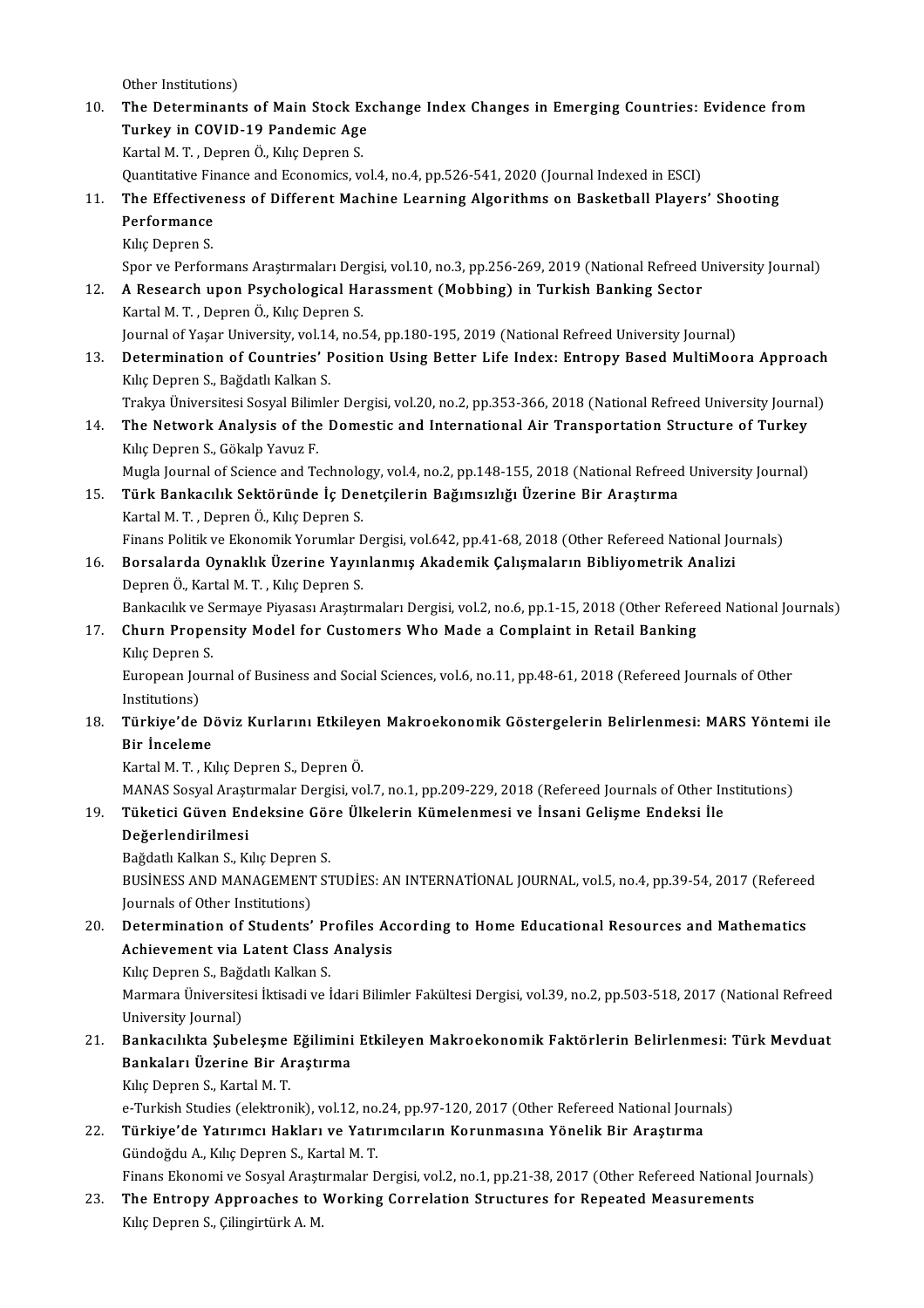European Journal of Social Sciences, vol.54, no.1, pp.45-55, 2017 (Refereed Journals of Other Institutions)<br>Determination of Sunnert Vestor Boundaries in Concrelized Maximum Entrepy for Multilevel

24. Determination of Support Vector Boundaries in Generalized Maximum Entropy for Multilevel Models<br>Kilic Depren S., Depren Ö. European Journal of Socia<br>Determination of Supp<br>Kılıç Depren S., Depren Ö.<br>International Journal of S. Determination of Support Vector Boundaries in Generalized Maximum Entropy for Multileve<br>Kılıç Depren S., Depren Ö.<br>International Journal of Statistics and Probability, vol.5, no.6, pp.1-12, 2016 (Refereed Journals of Other

Kılıç Depren<br>International<br>Institutions)<br>Measuring International Journal of Statistics and Probability, vol.5, no.6, pp.1-12, 2016 (Refereed Journals of Other<br>Institutions)<br>25. Measuring Efficiency and Total Productivity using Data Envelopment Analysis: An Empirical Study<br>

Institutions)<br>Measuring Efficiency a<br>from Banks of Turkey<br><sup>Kilic Donron S. Donron Ö</sup> Measuring Efficiency a:<br>from Banks of Turkey<br>Kılıç Depren S., Depren Ö.<br>International Iournal of E

fr**om Banks of Turkey**<br>Kılıç Depren S., Depren Ö.<br>International Journal of Economics and Financial Issues, vol.6, no.2, pp.711-717, 2016 (Refereed Journals of Other Kiliç Depren<br>International<br>Institutions)<br>A Latent Cle International Journal of Economics and Financial Issues, vol.6, no.2, pp.711<br>Institutions)<br>26. A Latent Class Analysis of the Youths' Attitudes towards Smoking<br>Kike Denren S. Özkan B.

Institutions)<br>**A Latent Class Analys**<br>Kılıç Depren S., Özkan B.<br>International Jeurnal of A Latent Class Analysis of the Youths' Attitudes towards Smoking<br>Kılıç Depren S., Özkan B.<br>International Journal of Health Sciences and Research, vol.6, no.2, pp.308-314, 2016 (Refereed Journals of Other<br>Institutions) Kiliç Depren<br>International<br>Institutions)<br>Perental Int

#### 27. Parental Influence on Students'Mathematics Achievement: The Comparative Study of Turkey and Institutions)<br>Parental Influence on Students' Mathema<br>Best Performer Countries in TIMSS 2011<br>KikaDenren S. Askin Ö. E Parental Influence on S<br>Best Performer Countr<br>Kılıç Depren S., Aşkın Ö. E.<br>Presedia, Sasial and Baba Best Performer Countries in TIMSS 2011<br>Kılıç Depren S., Aşkın Ö. E.<br>Procedia - Social and Behavioral Sciences, no.106, pp.2000-2007, 2013 (International Conference Book)<br>The Heage of Tuya Lavel Bandom Intersent Model Speci

#### Kılıç Depren S., Aşkın Ö. E.<br>Procedia - Social and Behavioral Sciences, no.106, pp.2000-2007, 2013 (International Conference Book)<br>28. The Usage of Two Level Random Intercept Model Specifications in the Analysis of Achi Procedia - Soci<br><mark>The Usage of</mark><br>Mathematics<br>Cëkala Young I The Usage of Two Level Ran<br>Mathematics<br>Gökalp Yavuz F., Kılıç Depren S.<br>Prosedia - Sosial and Pebayiara Mathematics<br>Gökalp Yavuz F., Kılıç Depren S.<br>Procedia - Social and Behavioral Sciences, vol.106, pp.3106-3115, 2013 (International Conference Book)

## Gökalp Yavuz F., Kılıç Depren S.<br>Procedia - Social and Behavioral Sciences, vol.106, pp.3106-3115, 2013 (International Conference Book)<br>29. Genelleştirilmiş Tahmin Denklemlerinde Entropiye Dayalı Korelasyon Matrisi Yak Procedia - Social and Behavioral Sc<br>Genelleştirilmiş Tahmin Denkle<br>Bankacılık Sektörü Uygulaması<br>Kılıc Donron S. Gilingirtürk A. M Genelleştirilmiş Tahmin Denl<br>Bankacılık Sektörü Uygulama<br>Kılıç Depren S., Çilingirtürk A. M.<br>Anadolu Üniversitesi Sesval Bilin

B<mark>ankacılık Sektörü Uygulaması</mark><br>Kılıç Depren S., Çilingirtürk A. M.<br>Anadolu Üniversitesi Sosyal Bilimler Dergisi, vol.13, no.2, pp.91-100, 2013 (National Refreed University Journal)

## Kılıç Depren S., Çilingirtürk A. M.<br>Anadolu Üniversitesi Sosyal Bilimler Dergisi, vol.13, no.2, pp.91-100, 2013 (National Refreed University Jou<br>30. Using Entropy Working Correlation Matrix in Generalized Estimating Eq Anadolu Ünivers<br>Using Entropy<br>Change Model<br><sup>Kilis Denren S. (</sup> Using Entropy Working Corr<br>Change Model<br>Kılıç Depren S., Çilingirtürk A. M.<br>Journal of Asian Sciantific Bosson

Change Model<br>Kılıç Depren S., Çilingirtürk A. M.<br>Journal of Asian Scientific Research, vol.2, no.4, pp.228-239, 2012 (Refereed Journals of Other Institutions)<br>Teashers' professional development and students' mathematiss pe

Kılıç Depren S., Çilingirtürk A. M.<br>Journal of Asian Scientific Research, vol.2, no.4, pp.228-239, 2012 (Refereed Journals of Other Institutions)<br>31. Teachers' professional development and students' mathematics performa Journa<br><mark>Teach</mark><br>2007<br><sup>Ünol H</sub></sup>

Ünal H., Demir İ., Kılıç Depren S.

2007<br>Ünal H., Demir İ., Kılıç Depren S.<br>Procedia - Social and Behavioral Sciences, vol.15, pp.3252-3257, 2011 (International Conference Book)<br>Teashers se Jearning through mutual sellsheration and students' methematiss perf Ünal H., Demir İ., Kılıç Depren S.<br>Procedia - Social and Behavioral Sciences, vol.15, pp.3252-3257, 2011 (International Conference Book)<br>32. Teachers co-learning through mutual collaboration and students' mathematics pe

# Procedia - Soc<br><mark>Teachers co-</mark><br>TIMSS 2007<br>Kike Depren S

Teachers co-learning throug<br>TIMSS 2007<br>Kılıç Depren S., Demir İ., Ünal H.<br>Presedia - Sesial and Pebaujara

TIMSS 2007<br>Kılıç Depren S., Demir İ., Ünal H.<br>Procedia - Social and Behavioral Sciences, vol.15, pp.3258-3262, 2011 (International Conference Book)<br>Effects of students' and schools' sharesteristies on mathematics ashioveme

#### Kılıç Depren S., Demir İ., Ünal H.<br>Procedia - Social and Behavioral Sciences, vol.15, pp.3258-3262, 2011 (International Conference Book)<br>33. Effects of students' and schools' characteristics on mathematics achievement: Fin Proced<br>Effect<br>2006<br><sup>Domir</sup> Effects of students' and schools' characteristics on mathematics achievement: Findings from PISA<br>2006<br>Demir İ., Kılıç Depren S., Ünal H.

Procedia - Social and Behavioral Sciences, vol.2, no.1, pp.3099-3103, 2010 (International Conference Book)

## Demir İ., Kılıç Depren S., Ünal H.<br>Procedia - Social and Behavioral Sciences, vol.2, no.1, pp.3099-3103, 2010 (International Conferen<br>34. The use of computers on students' mathematics achievement: Finding from PISA 2003<br>De Procedia - Social and Be<br>**The use of computer:**<br>Demir İ., Kılıç Depren S.<br>International Journal of The use of computers on students' mathematics achievement: Finding from PISA 2003<br>Demir İ., Kılıç Depren S.<br>International Journal of Human Sciences, vol.7, no.2, pp.1-18, 2010 (Refereed Journals of Other Institutions)<br>Türk

## Demir İ., Kılıç Depren S.<br>195. Türkiye'deki Matematik Başarısının İki Aşamalı Bernoulli Modeli Kullanılarak İncelenmesi<br>195. Türkiye'deki Matematik Başarısının İki Aşamalı Bernoulli Modeli Kullanılarak İncelenmesi International Journal of Human Sciences, vol.7, no.2, pp.1-18, 2010 (Refereed Journals of Other Institutions)<br>Türkiye'deki Matematik Başarısının İki Aşamalı Bernoulli Modeli Kullanılarak İncelenmesi<br>Demir İ., Kılıç Depren Türkiye'deki Matematik Başarısının İki Aşamalı Bernoulli Modeli Kullanılarak İnce<br>Demir İ., Kılıç Depren S.<br>İstatistik Araştırma Dergisi, vol.7, no.1, pp.175-185, 2010 (Other Refereed National Journals)<br>Messuring the Effic

İstatistik Araştırma Dergisi, vol.7, no.1, pp.175-185, 2010 (Other Refereed National Journals)

## 36. Measuring the Efficiency of Secondary Schools in Different Regions in Turkey Using Data

Demir İ., Depren Ö., Kılıç Depren S.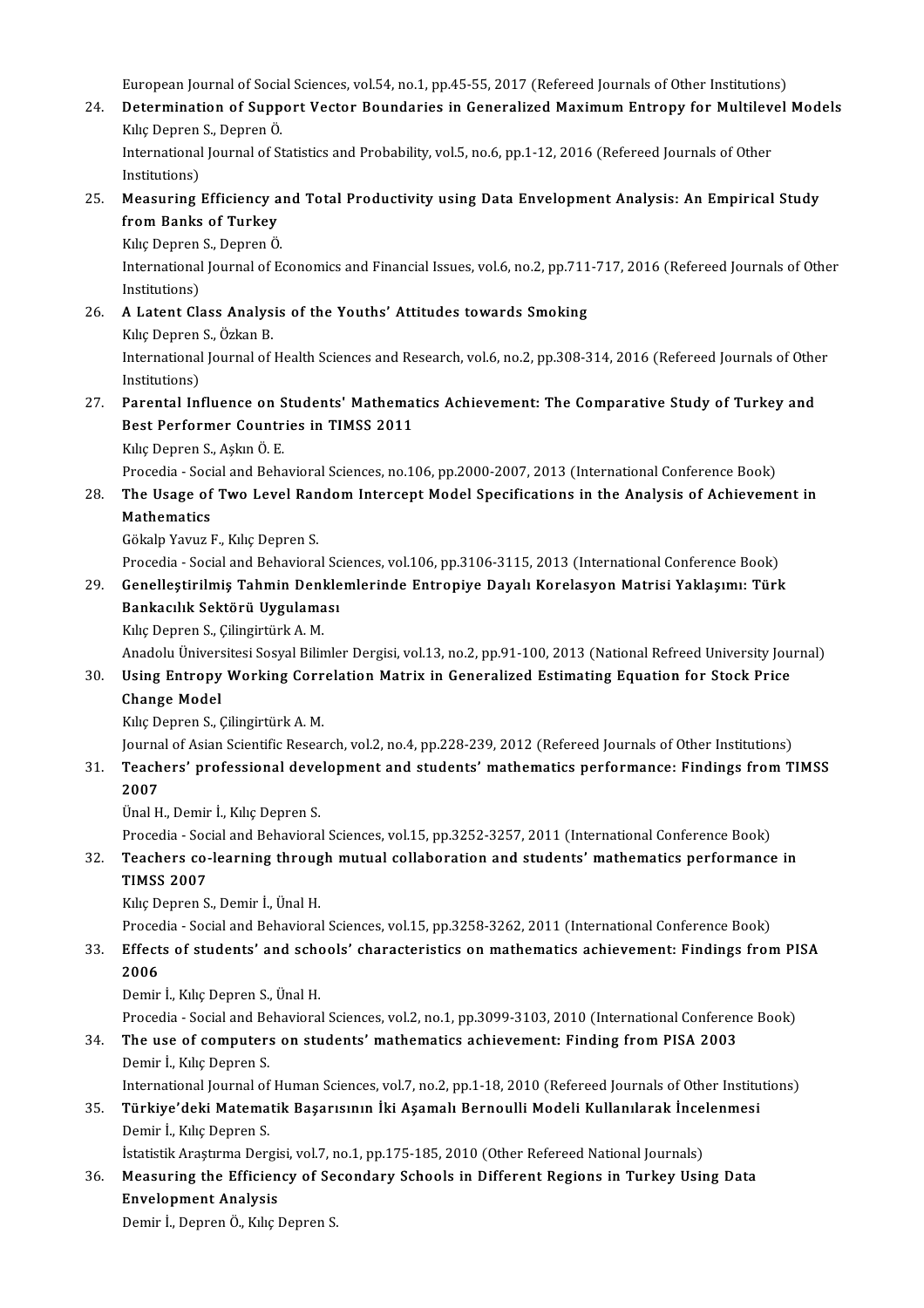The International Journal of Research in Teacher Education, vol.1, no.1, pp.52-64, 2010 (Refereed Journals of<br>Other Institutions) The International Jone<br>Other Institutions)<br>The offect of suc The International Journal of Research in Teacher Education, vol.1, no.1, pp.52-64, 2010 (Refereed Journals of<br>Other Institutions)<br>37. The effect of quality of educational resources on mathematics achievement: Turkish Case

#### Other<br>The ef<br>2006<br><sup>Domin</sup> The effect of quality of educ<br>2006<br>Demir İ., Ünal H., Kılıç Depren S.<br>Prosedia - Sesial and Pebayiera 2006<br>Demir İ., Ünal H., Kılıç Depren S.<br>Procedia - Social and Behavioral Sciences, vol.2, no.2, pp.1855-1859, 2010 (International Conference Book)

Demir İ., Ünal H., Kılıç Depren S.<br>Procedia - Social and Behavioral Sciences, vol.2, no.2, pp.1855-1859, 2010 (International<br>38. Öğrencilerin Matematiğe Karşı Tutumlarının Matematik Başarısı Üzerine Etkisi<br>Demir İ. Kılış S Procedia - Socia<br><mark>Öğrencilerin N</mark><br>Demir İ., Kılıç S.<br>İstanbul Avdu İ Demir İ., Kılıç S.<br>İstanbul Aydın Üniversitesi Fen Bilimleri Dergisi, vol.2, no.4, pp.50-70, 2010 (National Refreed University Journal)

- Demir İ., Kılıç S.<br>İstanbul Aydın Üniversitesi Fen Bilimleri Dergisi, vol.2, no.4, pp.50-70, 2010 (Nationa<br>39. Effects of Computer Use on Students' Mathematics Achievement in Turkey<br>Demir İ. Kılış Depren S. İstanbul Aydın Üniversit<br>Effects of Computer I<br>Demir İ., Kılıç Depren S.<br>Presedia - Sesial and Be Demir İ., Kılıç Depren S.<br>Procedia - Social and Behavioral Sciences, vol.1, no.1, pp.1802-1804, 2009 (International Conference Book)
- 40. Factors Affecting Turkish Students' Achievement in Mathematics Demir İ., Kılıç Depren S., Depren Ö. Factors Affecting Turkish Students' Achievement in Mathematics<br>Demir İ., Kılıç Depren S., Depren Ö.<br>Journal of US-China Education Review, vol.6, no.6, pp.47-53, 2009 (Refereed Journals of Other Institutions)<br>Matamatik Basa Demir İ., Kılıç Depren S., Depren Ö.<br>Journal of US-China Education Review, vol.6, no.6, pp.47-53, 2009 (Refereed Jo<br>41. **Matematik Başarısına Etki Eden Bazı Faktörlerin HLM ile İncelenmesi**<br>Demir İ. Kılış Depren S.
- Journal of US-China Edu<br><mark>Matematik Başarısın</mark>a<br>Demir İ., Kılıç Depren S.<br>Anadalu Bil Maslak Vüla 41. Matematik Başarısına Etki Eden Bazı Faktörlerin HLM ile İncelenmesi<br>Demir İ., Kılıç Depren S.<br>Anadolu Bil Meslek Yüksekokulu Dergisi, vol.12, pp.63-75, 2008 (National Refreed University Journal)

#### Books&Book Chapters

- 1. Evaluating The Effectiveness of The Coordination Between Internal Control And Internal Audit: A to a book emapters<br>Evaluating The Effectiveness of The Coordination<br>Survey-Based Analysis on Turkish Banking Sector Evaluating The Effective<br>Survey-Based Analysis o<br>Kartal M. T. , Kılıç Depren S.<br>in: Ethics and Sustainability
	-

Kartal M. T. , Kılıç Depren S.<br>in: Ethics and Sustainability in Accounting and Finance, Volume II, Prof. Dr. Kıymet Tunca Çalıyurt, Editor, Springer, Kartal M. T. , Kılıç Depren S.<br>in: Ethics and Sustainability in Accounting a<br>London/Berlin , Singapore, pp.1-16, 2021<br>Presense and Penrosentation of Wom

2. Presence and Representation of Women on Board of Directors: A Survey-Based Research upon Companies in Turkey London/Berlin , Singapo<br>Presence and Represe<br>Companies in Turkey<br>Kartal M. T. Kike Depres

Kartal M.T., Kılıç Depren S.

Companies in Turkey<br>Kartal M. T. , Kılıç Depren S.<br>in: The Role of Women in Turkish Economy: Current Situation, Problems and Policies, Elif Nuroğlu,Çiydem Çatak,<br>Editor, Peter Lang Publishing, Ing. Perlin. np.105-122-2020. Kartal M. T. , Kılıç Depren S.<br>in: The Role of Women in Turkish Economy: Current Situatio<br>Editor, Peter Lang Publishing, Inc., Berlin, pp.105-133, 2020<br>Quantile Bogreesian, Annreach For Mived Models to A 3. in: The Role of Women in Turkish Economy: Current Situation, Problems and Policies, Elif Nuroğlu,Çiyder<br>5. Editor, Peter Lang Publishing, Inc., Berlin, pp.105-133, 2020<br>3. Quantile Regression Approach For Mixed Models t

- Editor, Peter Lang Publishi<br>Quantile Regression Ap<br>Achievement in Turkey **Quantile Regi<br>Achievement<br>Kılıç Depren S.<br>in: Eğitim ve So** 
	-

Achievement in Turkey<br>Kılıç Depren S.<br>in: Eğitim ve Sosyal Bilimlerde Yeni Araştırmalar, Okur B.,Dayanç Kıyat B.,Ateşok E., Editor, Berikan Yayınevi, Kılıç Depren S.<br>in: Eğitim ve Sosyal Bilimleı<br>Ankara, pp.539-550, 2019<br>Panka Müstərilərinin Gi in: Eğitim ve Sosyal Bilimlerde Yeni Araştırmalar, Okur B.,Dayanç Kıyat B.,Ateşok E., Editor, Berika<br>Ankara, pp.539-550, 2019<br>4. Banka Müşterilerinin Gizli Sınıf Analizi ile Ürün Kullanımlarına Göre Sınıflandırılması<br>Kılıc

Ankara, pp.539-550, 2019<br>Banka Müşterilerinin Gizli Sınıf Anal:<br>Kılıç Depren S., Bağdatlı Kalkan S.<br>Nobel Akademik Yayıncılık, Ankara, 2018 4. Banka Müşterilerinin Gizli Sınıf Analizi ile Ürün Kullanımlarına Göre Sınıflandırılması

#### Refereed Congress / Symposium Publications in Proceedings

- lefereed Congress / Symposium Publications in Proceedings<br>1. Türkiye'de Küresel Kriz Sonrasında Takipteki Kredileri Etkileyen Faktörlerin İncelenmesi<br>Kartal M.T. Kika Danran S. Danran Ö Türkiye'de Küresel Kriz Sonrasınd<br>Kartal M. T. , Kılıç Depren S., Depren Ö.<br>W. Vıldız Sosual Bilimler Kongresi, İsta Türkiye'de Küresel Kriz Sonrasında Takipteki Kredileri Etkileyen Faktörleı<br>Kartal M. T. , Kılıç Depren S., Depren Ö.<br>VI. Yıldız Sosyal Bilimler Kongresi, İstanbul, Turkey, 12 - 13 December 2019, pp.492<br>Coneralization and C VI. Yıldız Sosyal Bilimler Kongresi, İstanbul, Turkey, 12 - 13 December 2019, pp.492
- Kartal M. T. , Kılıç Depren S., Depren Ö.<br>2. Generalization and Compounding Statistical Distributions, Goals and Benefits: A Review<br>3. Generalization and Compounding Statistical Distributions, Goals and Benefits: A Review<br>

11th International Statistics Congress, Muğla, Turkey, 4 - 08 October 2019, pp.147

3. Karma Modellerde Kantil Regresyon Yaklaşımı le Türkiye'de Matematik Başarısı Farklılıklarının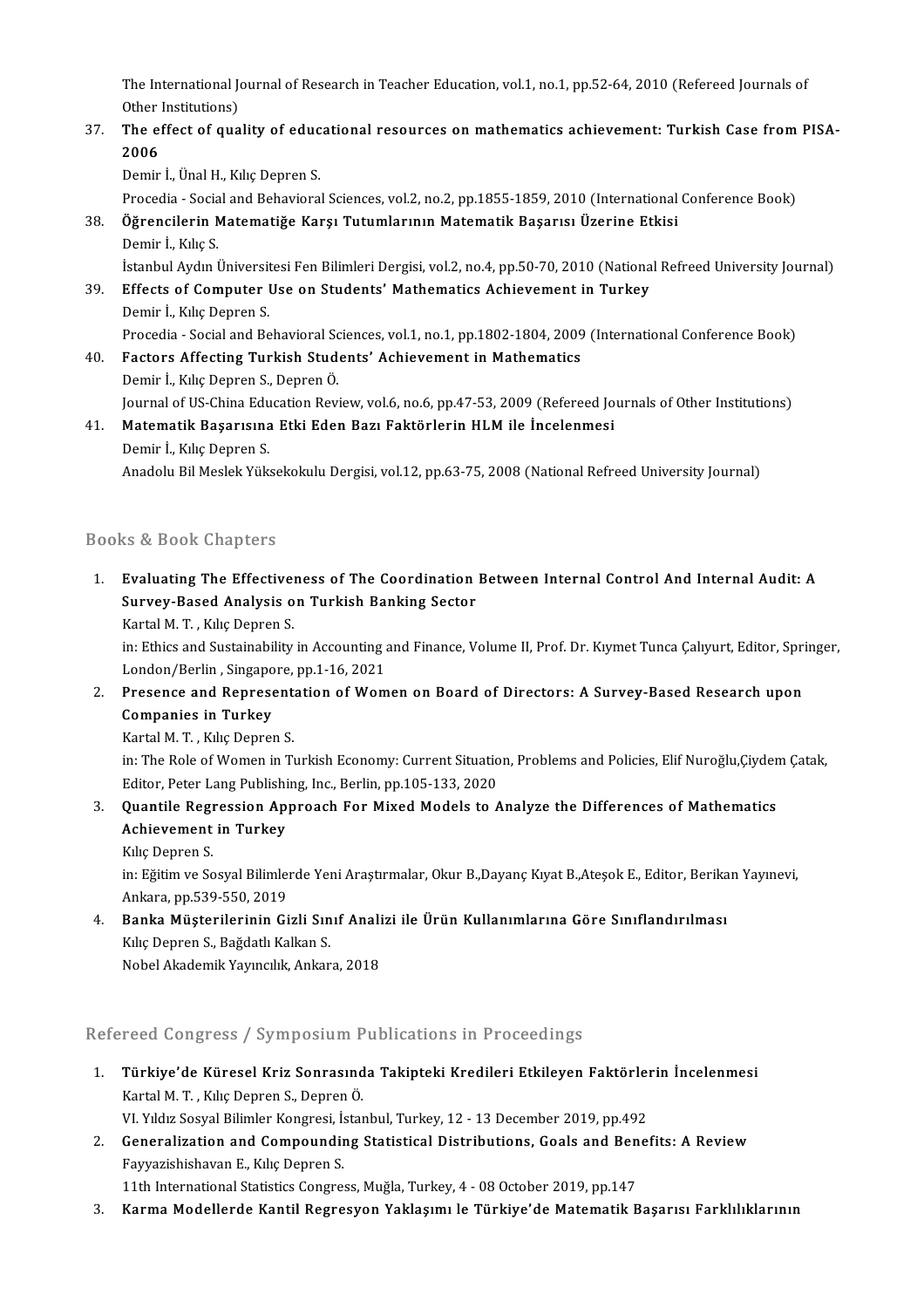## İncelenmesi<br>İncelenmesi<br>Kılıs Denren S İncelenmesi<br>Kılıç Depren S.<br>4. Uluslararesi

Kılıç Depren S.<br>4. Uluslararası Bilimsel Araştırmalar Kongresi (UBAK 2019), Yalova, Turkey, 14 - 17 February 2019

# Kılıç Depren S.<br>4. Uluslararası Bilimsel Araştırmalar Kongresi (UBAK 2019), Yalova, Tu<br>4. Examining the Maps of Air Transport Network Characteristics<br>5. Kılış Danran S. Gölrala Yayıya E

4. Uluslararası Bilimsel Araştırm<br>**Examining the Maps of Air T**<br>Kılıç Depren S., Gökalp Yavuz F.<br>1st International Conference en 1st International Conference on Data Science and Applications-ICONDATA 2018, Yalova, Turkey, 04 October 2018,<br>pp.54-55 Kılıç Depren S., Gökalp Yavuz F.

1st International Conference on Data Science and Applications-ICONDATA 2018, Yale<br>pp.54-55<br>5. A Shinny App for Subgroup Discovery Using Activity Region Finder (ARF)<br>kilo Denren S. Venakomma B. Emir B. Cabrera L pp.54-55<br>**A Shinny App for Subgroup Discovery Using**<br>Kılıç Depren S., Vepakomma P., Emir B., Cabrera J.<br>11th International Statistics Days Conference ICS. A Shinny App for Subgroup Discovery Using Activity Region Finder (ARF)<br>Kılıç Depren S., Vepakomma P., Emir B., Cabrera J.<br>11th International Statistics Days Conference-IGS 2018, Muğla, Turkey, 03 October 2018, pp.55<br>Web of

### Kılıç Depren S., Vepakomma P., Emir B., Cabrera J.<br>11th International Statistics Days Conference-IGS 2018, Muğla, Turkey, 03 October 2018, pp.55<br>6. Web of Knowledge Veri Tabanında Borsalardaki Oynaklık Üzerine Yapılan 11th Int<br>Web of<br>Analizi<br>DEPPEN Web of Knowledge Veri Tabanında Bor<br>Analizi<br>DEPREN Ö., KARTAL M. T. , KILIÇ DEPREN S.<br>W. Yıldız Sosual Bilimler Kongresi, İstanbul 1 Analizi<br>DEPREN Ö., KARTAL M. T. , KILIÇ DEPREN S.<br>IV. Yıldız Sosyal Bilimler Kongresi, İstanbul, Turkey, 21 December 2017, pp.85<br>Gizli Sınıf Bogresyon Analizi ile Eydeki Eğitim Koynaklarına Göre Boss

1990 DEPREN Ö., KARTAL M. T. , KILIÇ DEPREN S.<br>1991 - IV. Yıldız Sosyal Bilimler Kongresi, İstanbul, Turkey, 21 December 2017, pp.85<br>1991 - Gizli Sınıf Regresyon Analizi ile Evdeki Eğitim Kaynaklarına Göre Başarı Profilini IV. Yıldız Sosyal Bilimler Kongresi<br>Gizli Sınıf Regresyon Analizi il<br>Kılıç Depren S., Bağdatlı Kalkan S.<br>19 Uluslaranası Ekonometri Väne Gizli Sınıf Regresyon Analizi ile Evdeki Eğitim Kaynaklarına Göre Başarı Profilinin Belirlenmesi<br>Kılıç Depren S., Bağdatlı Kalkan S.<br>18. Uluslararası Ekonometri, Yöneylem Araştırması ve İstatistik Sempozyumu, Trabzon, Turk

Kılıç Depren S<br>18. Uluslarara<br>2017, pp.299<br>Klasik ve Ent 8. Uluslararası Ekonometri, Yöneylem Araştırması ve İstatistik Sempozyumu, Trabzon, Turkey, 5 - 07 October<br>2017, pp.299<br>8. Klasik ve Entropi Temelli Optimal Portföy Seçim Yöntemlerinin Karşılaştırılması: BİST-30 Uygulaması

2017, pp.299<br><mark>Klasik ve Entropi Temelli O</mark><br>Altundaloğlu C., Kılıç Depren S.<br><sup>27. Vänevlem Arestumesu ve Er</sub></sup> Klasik ve Entropi Temelli Optimal Portföy Seçim Yöntemlerinin Karşılaştırılması: BİST-30 Uygulan<br>Altundaloğlu C., Kılıç Depren S.<br>37. Yöneylem Araştırması ve Endüstri Mühendisliği Ulusal Kongresi, İstanbul, Turkey, 5 - 07

Altundaloğlu C., Kılıç Depren S.<br>17. Yöneylem Araştırması ve Endüstri Mühendisliği Ulusal Kongresi, İstanbul, Turkey, 5 - 07 July 2017, pp.122<br>19. Decision Tree Approach for Predicting Students' Mathematics Achievement

#### AşkınÖ.E. ,ÖzE.,KılıçDeprenS. Decision Tree Approach for Predicting Students' M<br>Aşkın Ö. E. , Öz E., Kılıç Depren S.<br>END 2017, Lisbon, Portugal, 24 - 26 June 2017, pp.37-41<br>Comparing Data Mining Methods for Classification Aşkın Ö. E. , Öz E., Kılıç Depren S.<br>END 2017, Lisbon, Portugal, 24 - 26 June 2017, pp.37-41<br>10. Comparing Data Mining Methods for Classification of Students' Science Success<br>Kuls Depren S. Askun Ö. E. Öz E.

END 2017, Lisbon, Portugal, 24 -<br>**Comparing Data Mining Meth**<br>Kılıç Depren S., Aşkın Ö. E. , Öz E.<br>END 2017, Lisbon Bortugal, 24 Comparing Data Mining Methods for Classification<br>Kılıç Depren S., Aşkın Ö. E. , Öz E.<br>END 2017, Lisbon, Portugal, 24 - 26 June 2017, pp.47-51<br>Investigating the Classification Berformanees of Su Kılıç Depren S., Aşkın Ö. E. , Öz E.<br>11. Investigating the Classification Performances of Support Vector Machines and Logistic Regression: A<br>2012. Gase Study on PISA 2012

### END 2017, Lisbon, Portugal, J<br>Investigating the Classific<br>Case Study on PISA 2012 Investigating the Classificati<br>Case Study on PISA 2012<br>Öz E., Kılıç Depren S., Aşkın Ö. E.<br>END 2017 Lisbon Bortugal 24 Case Study on PISA 2012<br>Öz E., Kılıç Depren S., Aşkın Ö. E.<br>END 2017, Lisbon, Portugal, 24 - 26 June 2017, pp.27-31

#### Öz E., Kılıç Depren S., Aşkın Ö. E.<br>12. Assessing the Youths' Attitudes Toward Smoking Using Latent Class Analysis<br>12. Assessing the Youths' Attitudes Toward Smoking Using Latent Class Analysis END 2017, Lisbon, Portu<br>Assessing the Youths'<br>Özkan B., Kılıç Depren S.<br>16th International Sumn Özkan B., Kılıç Depren S.

16th International Symposium on Econometrics, Operations Research and Statistics (EYİ 2015), Edirne, Turkey, 07<br>May 2015, pp.465-466 16th International Symposium on Econometrics, Operations Research an<br>May 2015, pp.465-466<br>13. Lojistik Regresyon ve Bankacılık Verileri Üzerine Bir Uygulama<br>Kesebes E. Karaman E. Kika Danran S.

# May 2015, pp.465-466<br><mark>Lojistik Regresyon ve Bankacılık V</mark><br>Kocabaş E., Karaman F., Kılıç Depren S.<br>15th International Sumpesium en Esen

Lojistik Regresyon ve Bankacılık Verileri Üzerine Bir Uygulama<br>Kocabaş E., Karaman F., Kılıç Depren S.<br>15th International Symposium on Econometrics, Operation Research and Statistics, Isparta, Turkey, 22 - 25 May<br>2014. pp. Kocabaş E., Karama<br>15th International<br>2014, pp.455-463<br>An Evaluation of 15th International Symposium on Econometrics, Operation Research and Statistics,<br>2014, pp.455-463<br>14. An Evaluation of Scientific Publications by Using Social Network Analysis<br>2016 CULC DEPRENS DERREN Ö

## 2014, pp.455-463<br>14. An Evaluation of Scientific Publications by Using Social Network Analysis<br>KILIÇ DEPREN S., DEPRENÖ. An Evaluation of Scientific Publications by Using Social Network Analysis<br>KILIÇ DEPREN S., DEPREN Ö.<br>9th International Statistics Day Symposium (ISDS 2014), Antalya, Turkey, 10 May 2014, pp.61<br>Comparison of Ordinal Logisti

## KILIÇ DEPREN S., DEPREN Ö.<br>15. Comparison of Ordinal Logistic Regression Models: An Application of Customer Loyalty<br>2014, PEPPEN S. 9th International<br>Comparison of<br>KILIÇ DEPREN S.<br><sup>Oth International</sub></sup> Comparison of Ordinal Logistic Regression Models: An Application of Customer Loy<br>KILIÇ DEPREN S.<br>9th International Statistics Day Symposium (ISDS 2014), Antalya, Turkey, 10 May 2014, pp.62<br>The Entrony Annreaches to Werking

## KILIÇ DEPREN S.<br>16. The Entropy Approaches to Working Correlation Structures in Generalized Estimating Equation for<br>16. The Entropy Approaches to Working Correlation Structures in Generalized Estimating Equation for 9th International Statistics Day Symposium (ISDS 2014), Antalya, Turkey, 10 May 2014, pp.62<br>The Entropy Approaches to Working Correlation Structures in Generalized Estima<br>Longitudinal Binary Data<br>Kılıç Depren S., Çilingirt The Entropy Approaches to V<br>Longitudinal Binary Data<br>Kılıç Depren S., Çilingirtürk A. M.<br><sup>9th Intonational Sumnasium of</sup>

8th International Symposium of Statistics, Eskişehir, Turkey, 11 - 13 October 2012, pp.237-239

#### 17. Assessing the Relationship between Educational Performance and Attitudes of Turkish Students Demir İ., Kılıç Depren S.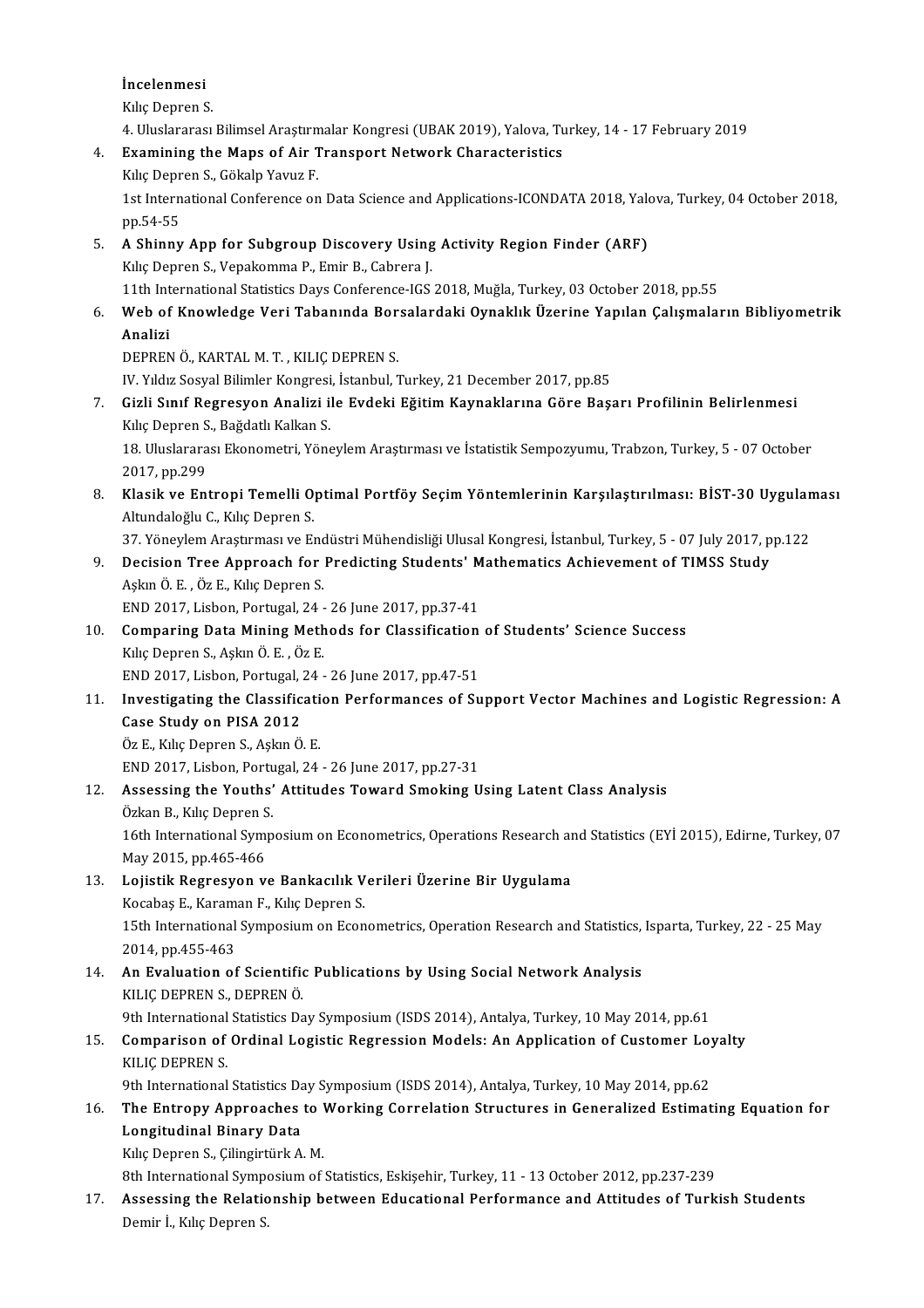1st International Eurasian Conference on Mathematical Sciences and Applications, Priştine, Kosova, 3 - 07<br>September 2012, pp.200 1st International Eurasian<br>September 2012, pp.300<br>Comparison of Leornis 1st International Eurasian Conference on Mathematical Sciences and Applications, Pristine, Kosova, 3<br>September 2012, pp.300<br>18. Comparison of Learning Strategies for Mathematics Achievement between Turkey and Its<br>Neighbour

## September 2012, pp.300<br>18. Comparison of Learning Strategies for Mathematics Achievement between Turkey and Its<br>Neighbours

KılıçDeprenS.,ÇeneE.,Demir İ.

12th International Econometrics, Operation Research and Statistics Symposium, Denizli, Turkey, 26 - 29 May 2011, pp.402-408 12th International Econometrics, Operation Research and Statistics Symposium, Denizli, Turkey, 26 - 29 Ma<br>pp.402-408<br>**Comparison the Performance of Players Playing Guard Position in NBA in 2009-2010 Season**<br>kills Denren S.

## pp.402-408<br>**Comparison the Performance**<br>Kılıç Depren S., Gökalp F., Demir İ.<br>12. Uluslararası Ekanomatri, Yöne 12. Comparison the Performance of Players Playing Guard Position in NBA in 2009-2010 Season<br>12. Uluslararası Ekonometri, Yöneylem Araştırması ve İstatistik Sempozyumu (EYİ 2011/12th International<br>Esenemetriss Operation Bes

Kılıç Depren S., Gökalp F., Demir İ.<br>12. Uluslararası Ekonometri, Yöneylem Araştırması ve İstatistik Sempozyumu (EYİ 2011/12th Internatior<br>Econometrics, Operation Research and Statistics Symposium), Denizli, Turkey, 01 May 12. Uluslararası Ekonometri, Yöneylem Araştırması ve İstatistik Sempozyumu (EYİ 2011<br>Econometrics, Operation Research and Statistics Symposium), Denizli, Turkey, 01 May 2<br>20. Genelleştirilmiş Tahmin Denklemlerinde Korelasy

## Econometrics, Operation Research and Statistics Symposium), Denizli, Turkey, 01 May 2011, pp.653-667<br>20. Genelleştirilmiş Tahmin Denklemlerinde Korelasyon Yapılarının İncelenmesi<br>Kılıç Depren S., Çilingirtürk A. M. Genelleştirilmiş Tahmin Denklemlerinde Korelasyon Yapılarının İncelenmesi<br>Kılıç Depren S., Çilingirtürk A. M.<br>12. Uluslararası Ekonometri, Yöneylem Araştırması ve İstatistik Sempozyumu (EYİ 2011/12th International<br>Esenemet

Kılıç Depren S., Çilingirtürk A. M.<br>12. Uluslararası Ekonometri, Yöneylem Araştırması ve İstatistik Sempozyumu (EYİ 2011/12th Internation<br>Econometrics, Operation Research and Statistics Symposium), Denizli, Turkey, 01 May 12. Uluslararası Ekonometri, Yöneylem Araştırması ve İstatistik Sempozyumu (EYİ 2011/12th International<br>Econometrics, Operation Research and Statistics Symposium), Denizli, Turkey, 01 May 2011, pp.323-333<br>21. A Logistic Re

## Econometrics, Operation Research and Statistics Symposium), Denizli, Turkey,<br>A Logistic Regression Analysis on the Effects of Mathematics Achieve<br>Communication Technologies (ICT) Usage: Findings from PISA 2006<br>Demin LKke D **A Logistic Regression<br>Communication Tech**<br>Demir İ., Kılıç Depren S.<br>10th International Edua

Demir İ., Kılıç Depren S.<br>10th International Educational Technology Conference, İstanbul, Turkey, 26 - 28 April 2010, pp.30-33

Demir İ., Kılıç Depren S.<br>10th International Educational Technology Conference, İstanbul, Turkey, 26 - 28 April 2010, pp.30-33<br>22. The Effects of Turkish Students' Learning Strategies on Mathematics Achievement: Findin 10th I<br>The E<br>PISA<br>Domin The Effects of Turkish Stude<br>PISA<br>Demir İ., Kılıç Depren S., Ünal H.<br>Hluclararası 5. Ballıan Fğitim ve PISA<br>Demir İ., Kılıç Depren S., Ünal H.<br>Uluslararası 5. Balkan Eğitim ve Bilim Kongresi, Edirne, Turkey, 1 - 03 October 2009, pp.265-267<br>Öğrenginin Aile Yanısının ve Sabin Olduğu İmkanların Matematikte Basarılı Olmasında

Demir İ., Kılıç Depren S., Ünal H.<br>Uluslararası 5. Balkan Eğitim ve Bilim Kongresi, Edirne, Turkey, 1 - 03 October 2009, pp.265-267<br>23. Öğrencinin Aile Yapısının ve Sahip Olduğu İmkanların Matematikte Başarılı Olmasında Et Uluslararası 5. Balkan Eğitim ve Bil<br><mark>Öğrencinin Aile Yapısının ve Sa</mark><br>Demir İ., Depren Ö., Kılıç Depren S.<br>Uluslararası 5. Balkan Eğitim ve Bil Öğrencinin Aile Yapısının ve Sahip Olduğu İmkanların Matematikte Başarılı Olmasında<br>Demir İ., Depren Ö., Kılıç Depren S.<br>Uluslararası 5. Balkan Eğitim ve Bilim Kongresi, Edirne, Turkey, 1 - 03 October 2009, pp.268-271<br>2006

## Demir İ., Depren Ö., Kılıç Depren S.<br>Uluslararası 5. Balkan Eğitim ve Bilim Kongresi, Edirne, Turkey, 1 - 03 October 2009, pp.268-271<br>24. 2006 yılı Ortaöğretim kurumların Matematik Başarısının Karar Ağacı yaklaşımı ile Uluslararası 5. Balkan Eğitim ve Bil<br>**2006 yılı Ortaöğretim kurumla**:<br>Kılıç Depren S., Demir İ., Depren Ö.<br>19. Ulucal Eğitim Bilimleri Kurultay 2006 yılı Ortaöğretim kurumların Matematik Başarısının Karar Ağac<br>Kılıç Depren S., Demir İ., Depren Ö.<br>18. Ulusal Eğitim Bilimleri Kurultayı, İzmir, Turkey, 1 - 03 October 2009, pp.7<br>Messuring Efficioney of Sesondary Saboo

### Kılıç Depren S., Demir İ., Depren Ö.<br>18. Ulusal Eğitim Bilimleri Kurultayı, İzmir, Turkey, 1 - 03 October 2009, pp.7<br>25. Measuring Efficiency of Secondary Schools in Different Regions in Turkey Using Data Envelopment<br>A 18. Ulusal Eğitim Bilimleri Kurultayı, İzmir, Turkey, 1 - 03 October 2009, pp.7<br>Measuring Efficiency of Secondary Schools in Different Regions in 1<br>Analysis<br>Demir İ., Kılıç Depren S., Depren Ö. Measuring Efficiency of Second<br>Analysis<br>Demir İ., Kılıç Depren S., Depren Ö.<br>1. Hluslarares: Türkiye Eğitim Aras Analysis<br>Demir İ., Kılıç Depren S., Depren Ö.<br>1. Uluslararası Türkiye Eğitim Araştırmaları Kongresi, Çanakkale, Turkey, 1 - 03 May 2009, pp.268-271<br>Matamatikta basanı üzerine öğrencilerin kondileriyle ilgili görüşleri

#### 1. Matematikte başarı S., Depren Ö.<br>26. Matematikte başarı üzerine öğrencilerin kendileriyle ilgili görüşleri<br>26. Matematikte başarı üzerine öğrencilerin kendileriyle ilgili görüşleri<br>Demir İ. Kılış Depren S. 1. Uluslararası Türkiye I<br>Matematikte başarı ü<br>Demir İ., Kılıç Depren S. Matematikte başarı üzerine öğrencilerin kendileriyle ilgili görüşleri<br>Demir İ., Kılıç Depren S.<br>6. İstatistik Kongresi, Antalya, Turkey, 29 April - 03 May 2009, pp.476-484

| ademic and Administrative Experience |                                                                   |                                                                                            |  |  |
|--------------------------------------|-------------------------------------------------------------------|--------------------------------------------------------------------------------------------|--|--|
| 2020 - Continues                     | Bölüm Akademik Teşvik<br>Değerlendirme<br>Komisyonu Üyesi         | Yildiz Technical University, Faculty Of Arts & Science, Department Of<br><b>Statistics</b> |  |  |
|                                      | 2019 Continues FEDEK Komisyon Üyesi                               | Yildiz Technical University, Faculty of Arts & Science, Department of<br><b>Statistics</b> |  |  |
| 2019 - 2021                          | Assistant Manager of<br>Research and<br><b>Application Center</b> | Yildiz Technical University, Faculty Of Arts & Science, Department Of<br><b>Statistics</b> |  |  |

# o. islausuk Kongresi, Anlaiya, Turkey, 29 April - l<br>Academic and Administrative Experience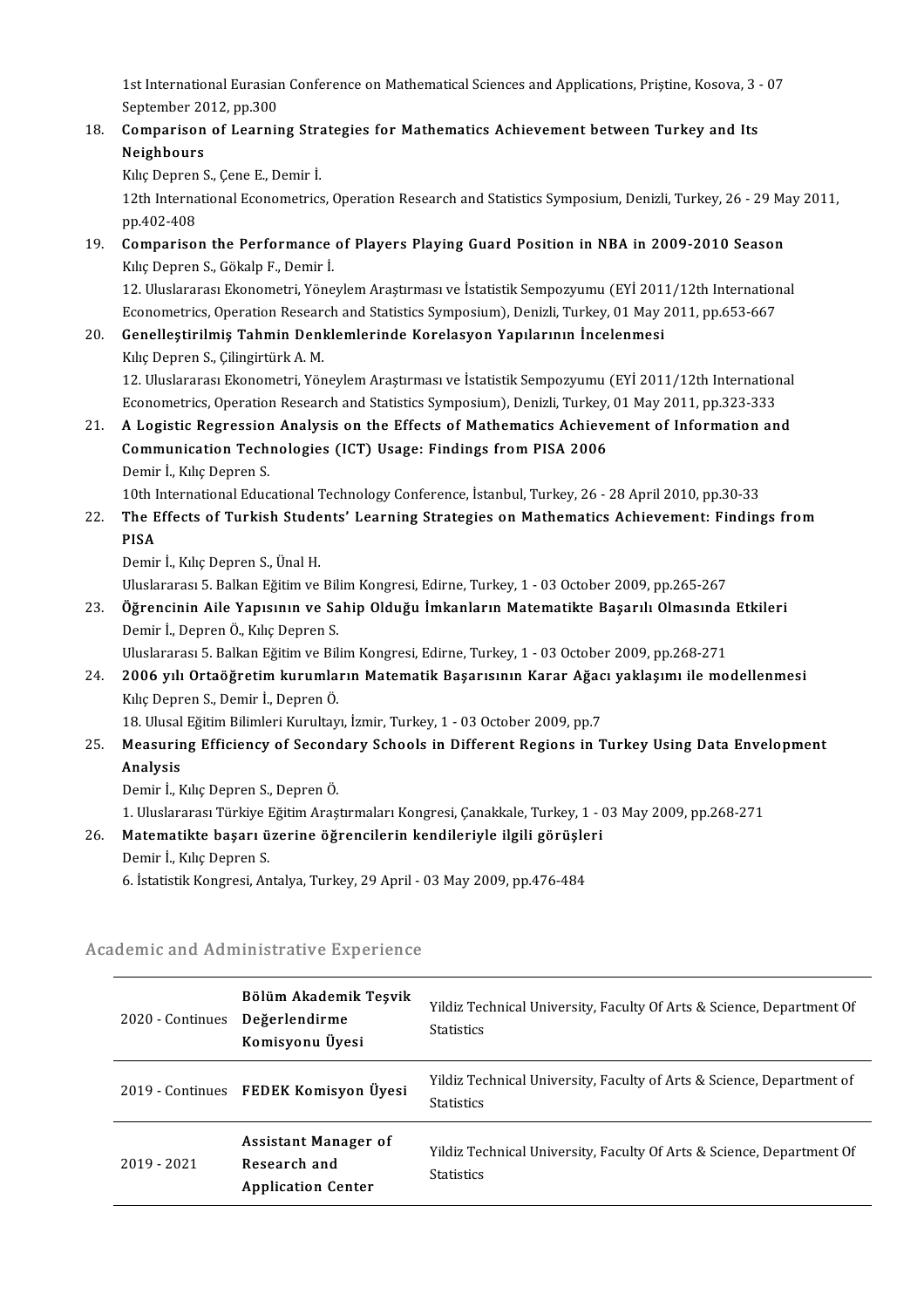| 2016 - 2019 | Mevlana Exchange<br>Program Institutional                       | Yildiz Technical University, Faculty of Arts & Science, Department of<br><b>Statistics</b> |
|-------------|-----------------------------------------------------------------|--------------------------------------------------------------------------------------------|
| 2014 - 2015 | Coordinator<br>Deputy Head of<br>Department                     | Yildiz Technical University, Faculty of Arts & Science, Department of<br><b>Statistics</b> |
| 2014 - 2015 | Eğitim Öğretim Plan ve<br>Koordinasyon Kurulu<br>Komisyon Üyesi | Yildiz Technical University, Faculty Of Arts & Science, Department Of<br><b>Statistics</b> |

#### Courses

UzmanlıkAlanDersi (DR),Doctorate,2017-2018,2018-2019,2019-2020,2020-2021,2021-2022

Professional English II, Undergraduate, 2015 - 2016, 2017 - 2018, 2018 - 2019, 2019 - 2020, 2020 - 2021, 2021 - 2022 Uzmanlık Alan Dersi (DR), Doctorate, 2017 - 2018, 2018 - 2019, 2019 - 2020, 2020 - 2021, 2021 - 2022<br>Professional English II, Undergraduate, 2015 - 2016, 2017 - 2018, 2018 - 2019, 2019 - 2020, 2020 - 2021, 2021<br>Bitirme Çal Profess<br>Bitirme<br>- 2022<br><sup>Vülssels</sup> Bitirme Çalışması, Undergraduate, 2014 - 2015, 2015 - 2016, 2017 - 2018, 2018 - 2019, 2019 - 2020, 2020 - 2021, 2021<br>- 2022<br>Yüksek Lisans Tezi, Postgraduate, 2014 - 2015, 2015 - 2016, 2017 - 2018, 2018 - 2019, 2019 - 2020,

- 2022<br>Yükse<br>2022<br>Katagı Yüksek Lisans Tezi, Postgraduate, 2014 - 2015, 2015 - 2016, 2017 - 2018, 2018 - 2019, 2019 - 2020, 2020 - 2021, 2021<br>2022<br>Kategorik Veri Analizine Giriş, Undergraduate, 2014 - 2015, 2015 - 2016, 2017 - 2018, 2018 - 2019, 2

2022<br>Kategorik Veri Analizine Giriş, Undergraduate, 2014 - 2015, 2015 - 2016, 2017 - 2018, 2018 - 2019, 2019 - 2020, 2020 -<br>2021, 2021 - 2022 2021, 2021 - 2022<br>Mathematical Statistics, Undergraduate, 2020 - 2021, 2021 - 2022<br>Doktora Tezi, Doctorate, 2017 - 2018, 2018 - 2019, 2019 - 2020, 2020 - 2021, 2021 - 2022<br>Uzmanlık Alan Darsi (YL), Pestanadusta 2014, 2015,

Mathematical Statistics, Undergraduate, 2020 - 2021, 2021 - 2022

Uzmanlık Alan Dersi (YL), Postgraduate, 2014 - 2015, 2015 - 2016, 2017 - 2018, 2018 - 2019, 2019 - 2020, 2020 - 2021,<br>2021 - 2022 Doktora Tezi,<br>Uzmanlık Ala<br>2021 - 2022<br>Katasarik Ve Uzmanlık Alan Dersi (YL), Postgraduate, 2014 - 2015, 2015 - 2016, 2017<br>2021 - 2022<br>Kategorik Veri Analizi, Doctorate, 2019 - 2020, 2020 - 2021, 2021 - 2022<br>Introduction to Mathematical Statistics Undergraduate, 2020, 2021, 2021 - 2022<br>Kategorik Veri Analizi, Doctorate, 2019 - 2020, 2020 - 2021, 2021 - 2022<br>Introduction to Mathematical Statistics, Undergraduate, 2020 - 2021, 2021 - 2022<br>Istatistik ve Olasilik II Undergraduate, 2015 - 2016, 20

Kategorik Veri Analizi, Doctorate, 2019 - 2020, 2020 - 2021, 2021 - 2022<br>Introduction to Mathematical Statistics, Undergraduate, 2020 - 2021, 2021 - 2022<br>İstatistik ve Olasılık II, Undergraduate, 2015 - 2016, 2017 - 2018, Introduction to Mathematical Statistics, Undergraduate, 2020 - 2021, 2021 - 2022<br>İstatistik ve Olasılık II, Undergraduate, 2015 - 2016, 2017 - 2018, 2018 - 2019, 2019 - 20<br>Aktüeryaya Giriş, Undergraduate, 2018 - 2019, 2019

İstatistik ve Olasılık II, Undergraduate, 2015 - 2016, 2017 - 2018, 2018 - 2019, 2019 - 2020, 2020 - 2021<br>Aktüeryaya Giriş, Undergraduate, 2018 - 2019, 2019 - 2020, 2020 - 2021, 2021 - 2022<br>Professional English I, Undergra Aktüeryaya Giriş, Undergraduate, 2018 - 2019, 2019 - 2020, 2020 - 2021, 2021 - 2022<br>Professional English I, Undergraduate, 2015 - 2016, 2016 - 2017, 2018 - 2019, 2019 - 2<br>Olasılık, Undergraduate, 2019 - 2020 Professional English I, Undergraduate, 2015 - 2016, 2016 - 2017, 2018 - 2019, 2019 - 2020<br>Olasılık, Undergraduate, 2019 - 2020<br>İstatistik ve Olasılık I, Undergraduate, 2016 - 2017, 2018 - 2019, 2019 - 2020, 2020 - 2021<br>Ses

Olasılık, Undergraduate, 2019 - 2020<br>İstatistik ve Olasılık I, Undergraduate, 2016 - 2017, 2018 - 2<br>Sosyal Ağ Analizi, Postgraduate, 2017 - 2018, 2020 - 2021<br>Urgulamalı Conellestirilmiş Doğrusal Modeller II, Dosterats İstatistik ve Olasılık I, Undergraduate, 2016 - 2017, 2018 - 2019, 2019 - 2020, 2020 - 20<br>Sosyal Ağ Analizi, Postgraduate, 2017 - 2018, 2020 - 2021<br>Uygulamalı Genelleştirilmiş Doğrusal Modeller II, Doctorate, 2014 - 2015,

Sosyal Ağ Analizi, Postgraduate, 2017 - 2018, 20<br>Uygulamalı Genelleştirilmiş Doğrusal Modeller I<br>Boylamsal Veri Analizi, Doctorate, 2016 - 2017<br>İstatistik II. Undergraduate, 2014, -2015 Uygulamalı Genelleştirilmiş Doğrusal Mo<br>Boylamsal Veri Analizi, Doctorate, 2016 -<br>İstatistik II, Undergraduate, 2014 - 2015<br>Huzulamalı Canallestirilmiş Doğrusal Mo

İstatistik II, Undergraduate, 2014 - 2015

Boylamsal Veri Analizi, Doctorate, 2016 - 2017<br>İstatistik II, Undergraduate, 2014 - 2015<br>Uygulamalı Genelleştirilmiş Doğrusal Modeller I, Doctorate, 2015 - 2016<br>İstatistik I, Undergraduate, 2015 - 2016

#### Advising Theses

Advising Theses<br>Kılıç Depren S., Duygu Analizinde Derin Öğrenme ve Makine Öğrenme Yöntemlerinin Kıyaslanması, Doctorate,<br>G.YANGIN(Student), Continues ra vising Theses<br>Kılıç Depren S., Duygu Analizino<br>G.YANGIN(Student), Continues<br>Kılış Doppan S. Bulasısı Hastalıl Kılıç Depren S., Duygu Analizinde Derin Öğrenme ve Makine Öğrenme Yöntemlerinin Kıyaslanması, Doctora<br>G.YANGIN(Student), Continues<br>Kılıç Depren S., Bulaşıcı Hastalıklarla İlgili Yapılan Akademik Yayınların Bibliyometrik An

G.YANGIN(Student), Continues<br>Kılıç Depren S., Bulaşıcı Hastalıklarla İlgili Yapılan Akademik Yayınların Bibliyometrik Analiz ile İncelenmesi,

Kılıç Depren S., Bulaşıcı Hastalıklarla İlgili Yapılan Akademik Yayınların Bibliyometrik Analiz ile İncelenmesi,<br>Postgraduate, C.ALTUNDALOĞLU(Student), Continues<br>Kılıç Depren S., A Balance Analysis in Observational Studies Postgraduate, C.ALTUNDALOĞLU(Student), Continues<br>Kılıç Depren S., A Balance Analysis in Observational Stı<br>Continues Kılıç Depren S., A Balance Analysis in Observational Studies Propensity Score Matching, Postgraduate, S.YILDIZ(Studen<br>Continues<br>Kılıç Depren S., Portföy Optimizasyonunun Bulanık Mantık Yaklaşımı İle BİST-30 Üzerinden Uygul

Kılıç Depren S., Portföy Optimizasyonunun Bulanık Mantık Yaklaşımı İle BİST-30 Üzerinden Uygulaması, Postgraduate,<br>B.İPLİK(Student), Continues

Kılıç Depren S., Aktivite Bölge Bulucu Yaklaşımı ile Eğitim Verisi Üzerine Bir Sınıflandırma Uygulaması, Postgraduate,